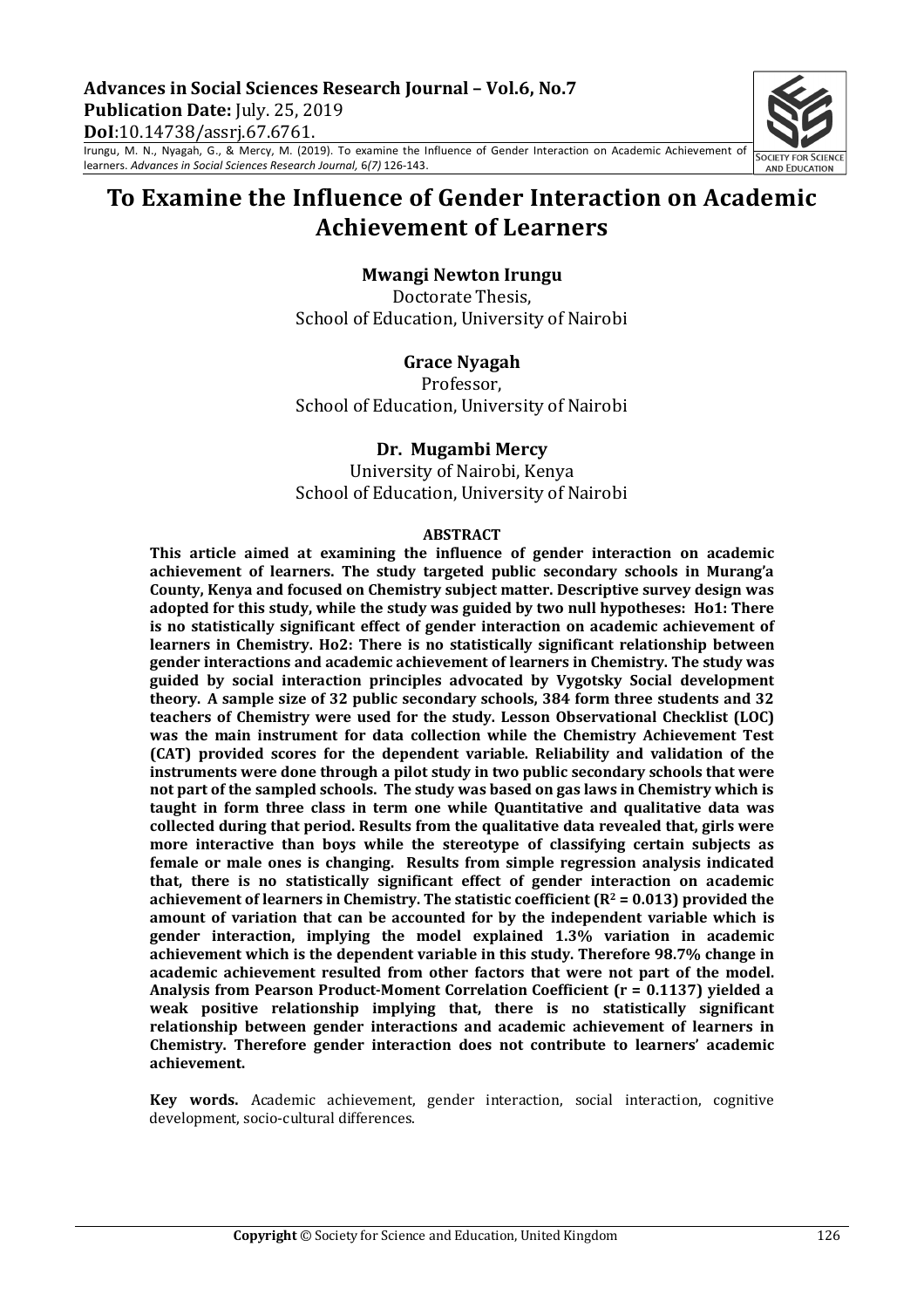## **INTRODUCTION**

The term gender refers to a wide range of biological, behavioural, physical and mental characteristics regarding to and differentiating the female and the male population (Adigun, Onihunwa, Irunokhai, Sada & Adesina, 2015). Gender and sex are not interchangeable; the term sex refers to the biological distinction between the two genders and cannot change. Hence, gender is an aspect concerning the responsibilities, roles, opportunities, constraints, and needs of males and females in all aspects of social context (Filgona & Sababa, 2017). Therefore, gender, is a critical issue, which has attracted the attention of teachers especially due to the fact that gender equality is a focus in all sectors of life. It is because of this that the current study attached a lot of importance in examining the extent to which learners' academic achievement is affected by gender whose primary basis is socio-cultural distinctions between males and females.

It can therefore be argued that, academic achievement in relation to gender interaction may be affected by socio-cultural differences between girls and boys. As noted by Palt, 2018), it is crucial that African countries prioritize gender diversity and appreciate the role that women can play in the development of scientific solutions to address these issues at local level. The author continue to reveal that today the proportion of men scientists in Africa remains high compared to women; the proportion of women in the research field is 29% for the whole of sub-Saharan Africa while it exceeds 45% in Tunisia and Egypt. In Kenya, out of a population of 48 million people, 300 people get a PhD every year, and only 75 of them are women. This shows how serious women are discriminated against especially in Africa. Therefore gender discrimination is a critical issue faced by our students in our schools and many studies have found teachers do not give equal attention to male and female learners. If learners are regularly exposed to these stereotypes it may send negative messages about how they are expected to behave according to their gender (Lindsey, 2013). Moreover, potential growth and development of learners is limited when they are faced with gender stereotypes.

Therefore, the gender of a student can be a fundamental variable in explaining academic performance of learners. One of the intriguing explanations on variation in gender on achievement of students academically relates with the dynamics of gender interaction between the student and the teacher, especially to gender combination of students and teachers. Recently, the findings of research related to gender interaction between students and teachers have affected many changes in educational policy globally (UNESCO, 2000).

Filgona1i and Sababa (2017) noted that, treatment of male and female students should be treated equally during teaching and learning and all students should be provided with equal opportunities and same encouragement level and engagement irrespective of gender. Therefore to provide equal chances to learning, teachers must avoid biasness in the way different gender are handled academically and in particular interaction with learning materials, teachers and classmates. Lauren (2012) noted that within the learning environment, gender plays a critical role, since teachers respond differently to boys and girls within the same classroom. Therefore teachers tend to confirm the traditional gender roles taught by the society. For instance boys are often praised for their knowledge while girls are praised for their obedience. One of the study's conclusions was that teachers should endeavour to reduce the gender stereotyping that students may hold from the home environment. Another study by Berk (2006) revealed that in a mixed class, teachers interacting more with boys than girls are likely to interrupt girls more often than boys during discussions. The current study will focus on the extent of gender stereotype during Chemistry lessons in the Kenyan context.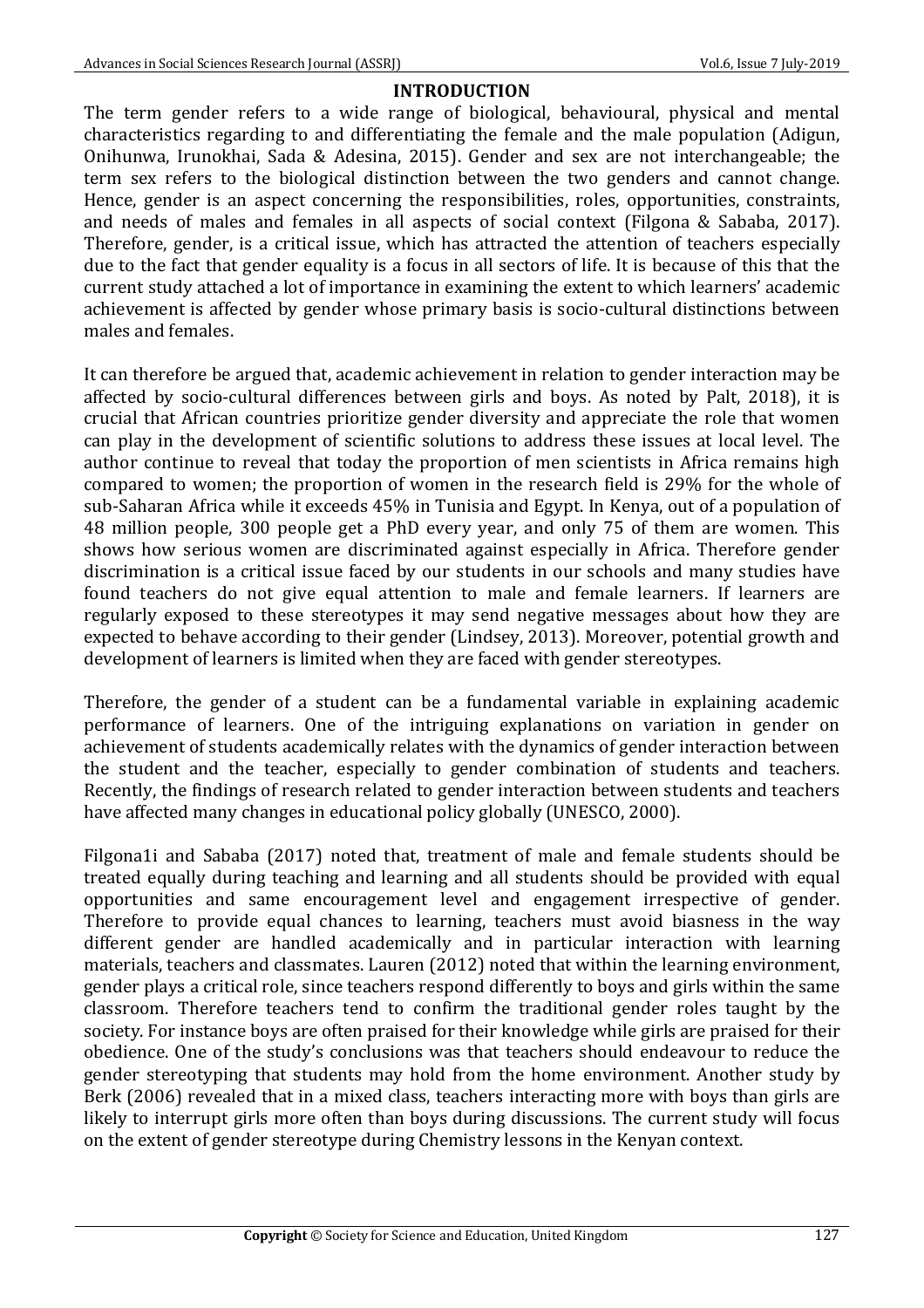Gender bias makes boys more active than girls in the classroom during the teaching and learning process (Christine, 2015). An investigation by Nana (2012) in Georgia revealed that, instructors mostly treat students of various genders differently and have stereotyped the potential of boys and girls. The research additionally revealed that regardless of better academic outcomes in girls', their potentials are underestimated leading to low morale and their conduct is confined to stereotyped female roles. This is likely to promote gender-biased perception resulting in unequal treatment and low self-esteem among girls. Would this lead to low academic achievement in girls? In this study a multi-scale attitude questionnaire was used as the main instrument and all subjects were involved. The current study used observational schedule as the main instrument and used Chemistry subject within the Kenyan context.

Oluwatosin and Ogbeba (2017) study on impact of gender on senior secondary Chemistry students' academic achievement in stoichiometry using hands-on activities revealed insignificant difference in average achievement score between males and female students who were taught stoichiometry with the use of hands-on activities. The study also found that there was a significant relationship between the techniques and gender of average achievement score of learners in stoichiometry. To enhance learners' academic achievement in stoichiometry, the study recommended that, because the activity of hands-on is not sensitive to gender, students of both genders should be involved in the activities. The study adopted a quasi-experimental research design. The current study adopted a descriptive research design while the main instrument was an observational schedule that investigated the effect of gender interaction on learners' academic achievement.

In their study Nematullah, Mohammad and Saeed (2008) noted that interaction patterns are to some extent gender-related. One of their recommendation was that self-esteem and the social values found in both genders can be investigated to establish why males speaks more even in female-dominated classes than females. However, in-depth interviews can reveal more and complement the findings of this study. The current study used observational schedules which were complimented by interview schedules and learners' questionnaire. Durán (2015) did a case study whose purpose was to investigate the perception of teacher and learner on gender in an EFL class and its manifestation in their discourse patterns. Results showed difference in the manner boys and girls interacted during teaching and learning. The study also found that girls had low self-esteem as a result of the opinion that lacked respect and value that they received on their responses from their male peers. The study revealed that, part of teachers' and learners' conceptions on gender was stereotypes and were maintained greatly. In regard to gender, the attitude of teachers tends to be in the favor of the boys. The female learners seemed aware of the conscious or unconscious indifference of the teachers towards them, which in turn affected their interactions, self-esteem and confidence in the learning of English. This may affect the quality of learning leading to low academic achievement.

A study by Onyegegbu (2004) noted that boys were more active in interactions than girls. However, findings from a study by O'Connor, Dearing and Collins (2011) had different results that revealed that girls are more likely to interact among themselves than boys by working well in small group settings and discuss a problem or task ideas while boys prefer to work alone, and will often "argue over who will lead when working in a group". Therefore girls have the same ability to boys if given equal opportunities. From this study it was argued that, teachers all over the world being the agents of change, have a challenge to change the gender perception.

Fatokun and Omenesa (2015) carried out a study to determine the effect of prior knowledge and classroom interaction on learners' academic achievement in Chemistry. Quasi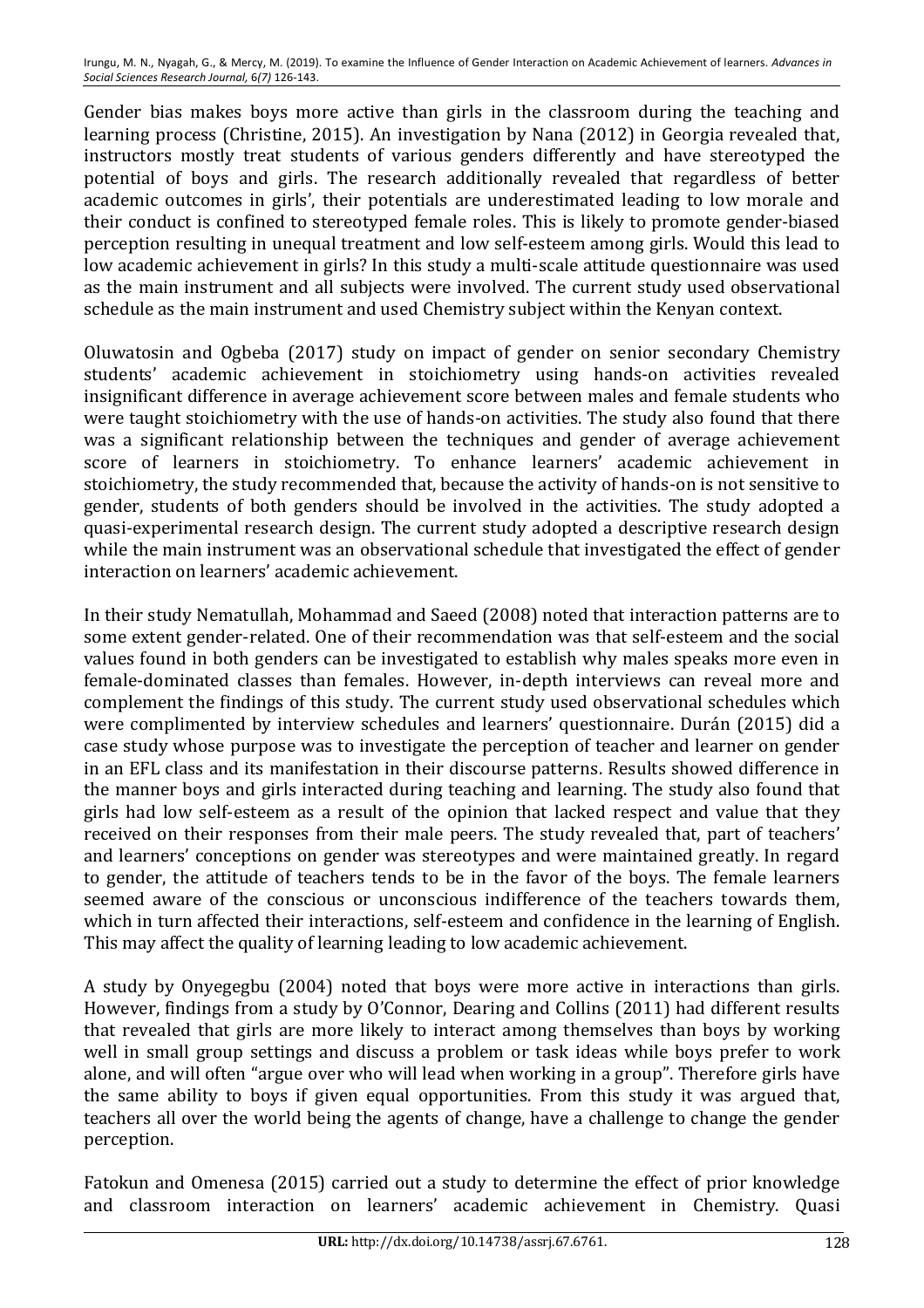experimental design was adopted while two schools were purposively sampled. The study revealed a positive significant effect of treatment on achievement of learners' in Chemistry. However, insignificant effect was found on learners' academic achievement in Chemistry regarding gender. The study further revealed insignificant mean variation in prior knowledge between the two groups, control and experimental groups. One of the recommendations of the study was that teachers should be sensitive to gender and make sure that teaching of Chemistry is done in an interactive classroom style to improve quality learning that is likely to yield high academic achievement in Chemistry. The current study explored more on gender interaction and classroom interactions and used 32 schools with a view of getting authentic results. A descriptive survey design was also adopted for the current study.

Additionally, the results from a study by Fatokun and Omenesa (2015) revealed insignificant variation in both genders difference and academic achievement despite the fact that girls were not as active as boys in the classroom interaction during teaching and learning. Implying, students can achieve high academic scores irrespective of their gender. Teachers should therefore create an environment which encourages students of both genders to have equal and active interactions during learning and teaching process. This study focused on the same but in the Kenyan context to authenticate these findings.

According to Nana (2012), there are few researches comparing classroom interaction of male and female students and the few studies that have been conducted show that there is a clear cut line in differences that relate to gender. Wenhua (2012) for instance in a study entitled Gendered EFL Classroom Interaction; case of China senior middle school further noted that researches that reflect the classroom cooperation of girls and boys are generally rare, yet a couple of the researches report obvious gender biasness. The study was done in China and involved English subject. The current study was in Chemistry and in the Kenyan context.

Results of a study by Nnamani and Oyibe (2016) on gender and academic achievement of secondary school Students in social studies in Abakaliki urban of Ebonyi state revealed that the mean academic achievement score of boys' learners in post primary school was lower than the mean academic achievement scores of girls' learners. Further findings from the same study indicated that: boy and girl post primary school students taught social Studies by men teachers had higher mean scores than boys and girls learners taught Social studies by women teachers and girl learners taught Social studies by men teacher performed better than masculine learners taught social Studies by men teachers and vice versa. The study further revealed that there are significant difference in the mean academic achievement of post primary school learners in Social Studies based on gender. The study was on effect of gender on students' mean academic achievement, and effect of teachers' gender on the mean academic achievement of boy and girl learners while the current study focused on effect of gender interactions and learners' academic achievement in Chemistry. However, Burusic, Babarovic and Seric (2011) did a study whose objective was to examine the teacher–pupil gender interaction effect on pupils' school academic achievement in Croatian elementary schools. The study used standardized knowledge tests and school marks for almost all subjects in the school curriculum to measure the pupils' school achievement. The study revealed that results of the standardized tests were the same irrespective of gender and therefore learners achieved the same academically irrespective of gender. However, on effects of teachers' gender on learners' achievement, which was measured using Students' knowledge, it was established that the female teachers were more superior in standardized achievement tests only. Therefore it can be argued from this study that, there is insignificant relationship between the gender of the student and the effect of educators' interactions. This study further revealed that girls tend to perform better than boys during elementary and early post primary education, even in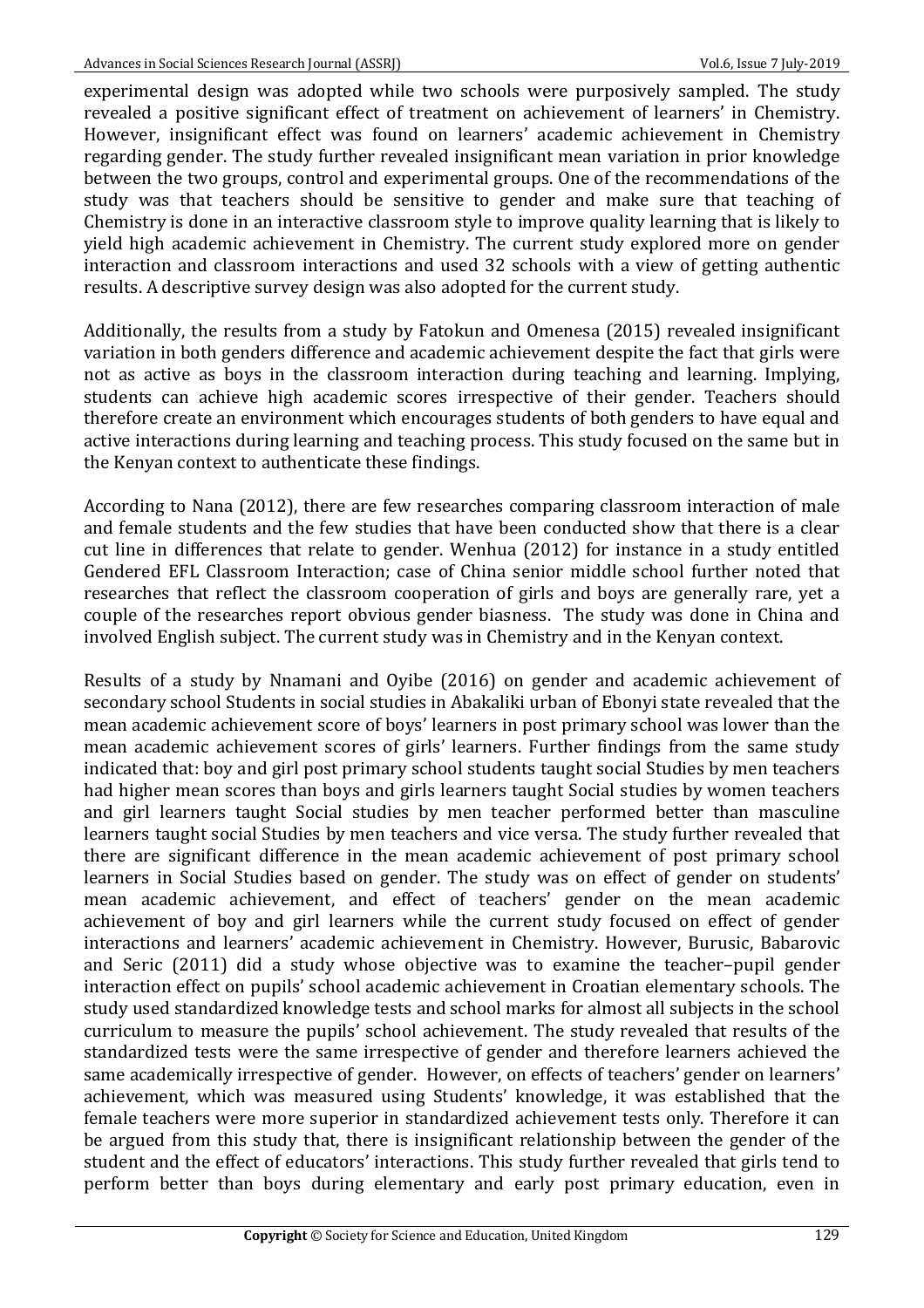subjects like Mathematics and sciences which are always considered to be "masculine subjects." From the results of this study, it can be argued that, if teachers avoid gender biasness, then both genders have the same intellectual capacity to perform the same. The current study intends to authenticate the results of this study using observation as the main tool of instrument of data collection using secondary school students from a different cultural background.

Almut (2017) in a study on gender differences in students' motivation in physical science: are teachers' implicit cognitions another piece of the puzzle? The researcher observed that learners are motivated better by teachers who are of the same gender because they could act as their role models. In addition the study noted that educators prefer presenting tasks in contexts that favors same-sex students which are associated with their own gender. Further, Almut (2017) revealed that the stereotype of educators that science-is-male has a positive relationship with self-concept of male but has a negative relationship with the motivational belief of females. The results of the study agreed that teachers' stereotypes contribute varying motivational beliefs between the genders which could also be as a result of gendered educational choices. Girls are likely to select humanity based courses while boys are likely to select science oriented courses. Such beliefs may have an effect on gender in academic performance of learners in different subjects.

Findings of a study by Akabogu and Ajiwoju (2015) on effect of gender and school location on secondary school learners' achievement in English vocabulary in junior secondary schools in Akoka South Education Zone Ondo State revealed that gender positively and significantly affects the achievements of secondary school learners in English vocabulary. Therefore, the average score of females was lower compared to that of male students in English vocabulary achievement test. One of the recommendation of the study was that teachers, school administrators and stakeholders need to change and provide equal learning opportunities to boy and girl learners. Ajai and Imoko (2015) carried out a study to assess gender differences in Mathematics achievement and retention by using Problem-Based Learning (PBL). The findings of the study showed insignificant variation between students of both genders when taught algebra with the use of PBL establishing that students of both genders have the ability to compete and collaborate in Mathematics. It can therefore be argued from the findings of this study that academic achievement of learners is a function of orientation and not gender.

However, the finding of a study by Nnamani and Oyibe (2016) revealed that both learners and teachers' gender have effects on learners academic achievement in social studies in Abakaliki Urban of Ebonyi state. It was the opinion of the researchers that if teachers and other stakeholders in education pay attention to gender issues, the problem of differences that occurs in learners' achievement in school will be appropriately addressed. The three studies did not address the impact of gender interaction on academic achievement of learners' which was the focus of this study.

In a study carried out by Makila (2015) in Sweden, girls and boys were observed when doing a science practical in single and mixed-sex classes. The study purposed to create awareness of the male dominance in physical sciences among teachers and to help them develop strategies to arrange their teaching in a way that was more suitable for both sexes. The findings showed that in the control group, girls in mixed-sex groups spent their time mostly watching and listening instead of actively taking part in the assignment. In the experimental groups, the hands-on task-time was more equally distributed, but even in this group the girls spent more time listening and watching than the boys did. It can be concluded that, boys were more active than girls but the study did not address the effect on learners' academic achievement. Another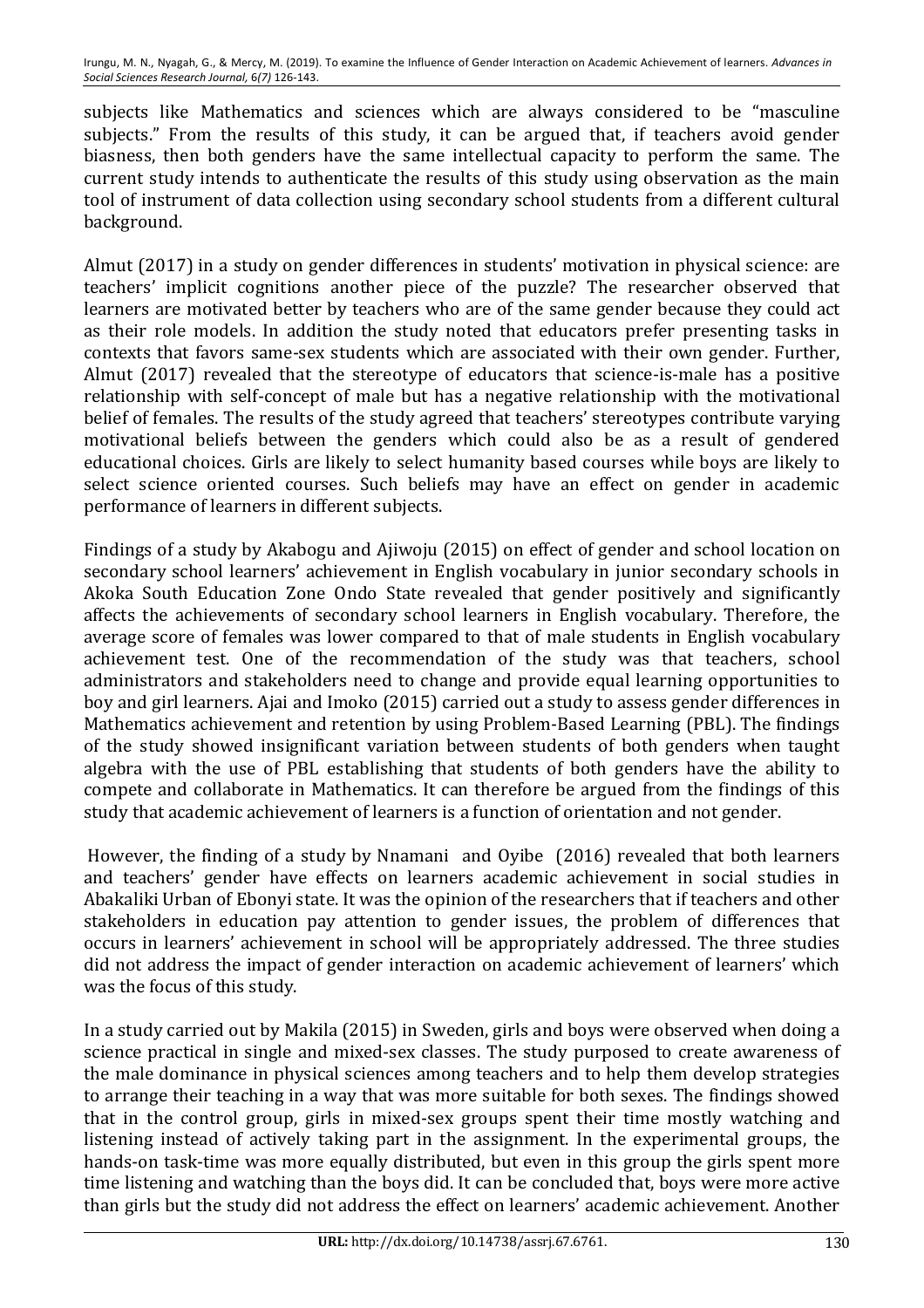result of the study was that the children worked in a more cooperative manner when they were allowed to choose whom to work with, but the study did not indicate the preferred gender for interaction by the learners.

One pattern that the researchers also noted was that in the teacher formed mixed-sex small groups, the boys were often the first ones to take up the science equipment required to finish the assignment without sharing them with the girls. All the groups received only one set of equipment, so the girls started to work with them after the boys had finished, but in most cases they did not have the time to finish their work during class time. The results of this study shows that girls still perceive themselves as inferior to boys during science lessons. Teachers have continued encouraging girls but the girl child still wants to retain the traditional back seat when working in the same environment with the boy child. More studies need to be carried out to find out the reasons why the girl child remain inactive in the presence of boy child. The current study explored more on gender interaction and academic achievement from the Chemistry point of view and in the Kenyan context.

Other studies have found boys to be more interactive than girls. For instance Marcus and Joakim (2016) who researched on gender variation in boys' and girls' perception of teaching and learning Mathematics found that boys use group work discussion more compared to girls and are more active during the lesson than girls. Boys received more attention because it is believed that they are very disruptive, and therefore, receiving more attention was a precautionary measure to avoid them going off the task.

Because of that belief, girls received less attention and their involvement in class was low as compared to boys, which could explain why girls' academic performance in Mathematics was generally lower compared to boys'. One of the recommendations of the study to fill this gap was that teachers need to help girls interact more in classroom during teaching and learning process. While the study was on Mathematics, Chemistry was the focus of the current study. The results from a study by Firooz (2016) showed an independent t-test revealed insignificant variation between both genders' talk and teaching style. The current study intended to find out if gender difference has an impact in the academic performance in Chemistry in the Kenyan context.

A study by Sheeba and Imran (2015) whose aim was to evaluate the effect of stress and selfesteem and gender's effect on learner academic achievement in selected private universities of Pakistan, revealed that self-esteem and stress were strongly correlated but gender and GPA of the learners were insignificantly correlated. The study further revealed that, analysis of selfesteem effects and impact of stress on GPA established that both effects insignificantly correlated with academic achievement of students. The study therefore concluded that stress level and self-esteem do not significantly influence academic achievement of students in private institutions of higher learning which is in agreement with already existing literature. This study focused on stress and self-esteem as the independent variables, and the current study focused on gender interaction as the predictor variable. While this study was on university students, secondary school students were the focus of the current study.

A study by Noureen, Chaudhry and Manzoor (2012) used observational schedule only to collect data through modified Flanders Interaction Analysis Category system (FIACS) instruments while data was analyzed using ANOVA, t-test, frequency tables, mean, standard deviation and Pearson correlation coefficient. The results of the study showed no statistically significant impact between the mean oral behavior scores of men and women instructors. To authenticate the results of this study, the current study used the same instruments in a target population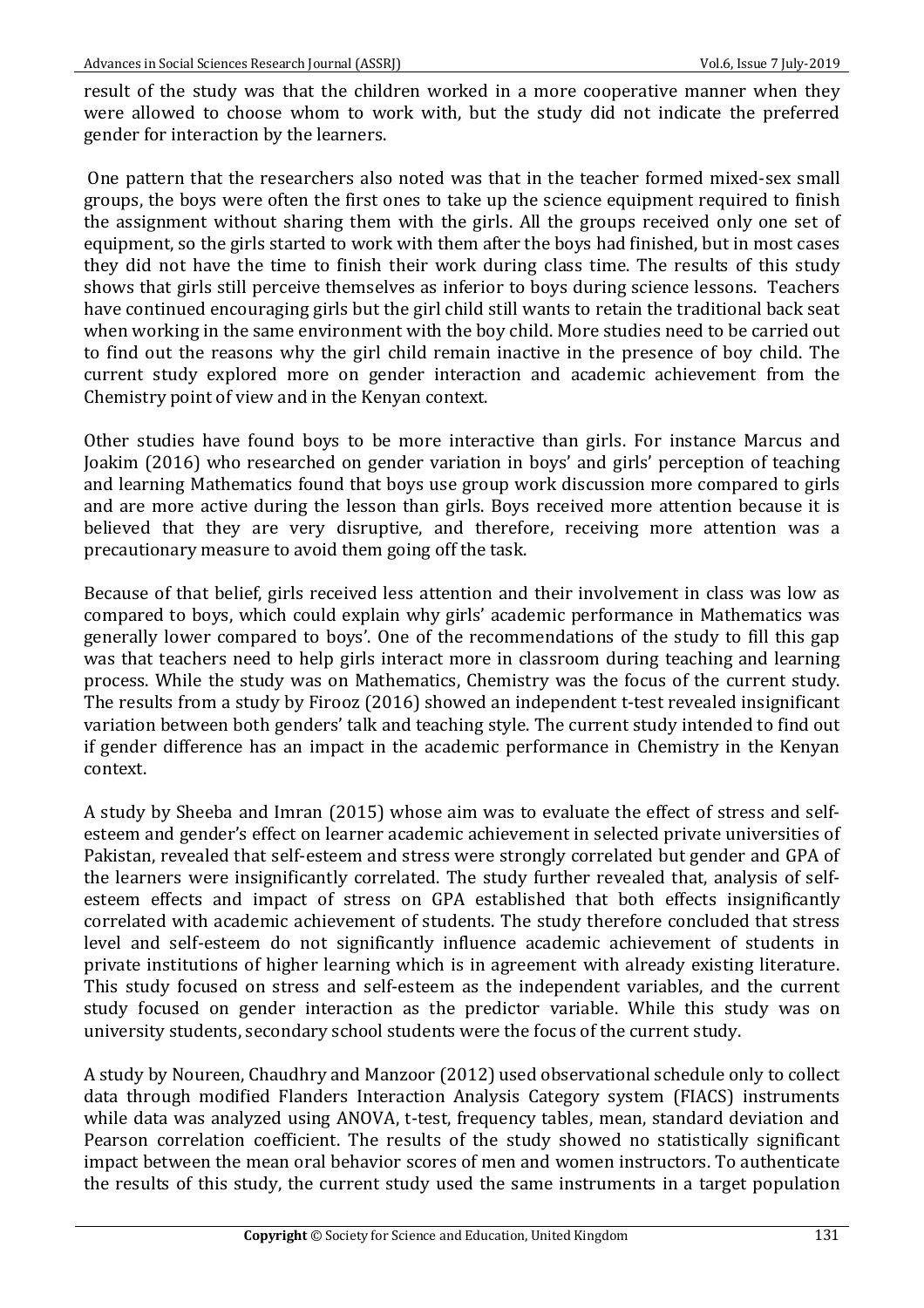with different cultural beliefs. The researcher in addition analyzed data further by using chisquare, regression analysis and thematic analysis.

A study by Hoque, Razak, Mosa & Reazul (2013) attempted to find out the impact of teachergender interaction on primary pupils' academic achievement in Malaysia. Classes taught by women had higher test scores than classes taught by men. Therefore the general findings of the study were that females are better in teaching primary schools compared to men; this is because naturally women spend a lot of time with children than men giving those skills to interact. This gives female teachers an advantage of being better teachers in terms of social interaction in class making learning interesting and meaningful. Several studies have shown similar results.

For instance a study by Dee (2013) carried out in the United States purposed to investigate whether the achievement of a learner is influenced by a teacher of the same gender. It was established that assigning a student teacher of same gender has a significant positive effect on learners' academic achievement of students of both genders. For instance, the perception of girls on usability of science in the future is increased with the assignment of a female science teacher and vice versa. Another study carried out by UNESCO found that learners instructed by female teachers are likely to achieve better scores than learners instructed by male teachers (UNESCO 2000, 2005). Female teachers are patient, gentle, compassionate, and friendlier. This could explain the findings of a study by Myhill & Jones (2006) which revealed that, worldwide statistics have shown that majority of teachers are female. Probably women teachers are motherly, provide warm interaction environment that enhances desire to learn among the learners, hence raising the academic achievement.

A similar study done in Tunisia by Natasha (2016), indicated that female teachers improve the academic performance of learners depending on the economic level of the location of the school; in low economic areas girls significantly benefit from female teacher more than boys. However, in high economic areas female teachers are beneficial to all learners regardless of gender. Therefore the results of this study indicate that gender interaction has an effect on learner's academic achievement. Is it that female teachers are better in terms interaction than males? The current study will attempt to authenticate these findings from gender interaction point of view and in the Kenyan context.

Torberg and Linn (2011) explored the educational evaluation schemes and gender gaps in student achievement in Norway and the study revealed that, in Norwegian, girls perform better academically when assessed by a male teacher, and in Mathematics girls perform better academically when assessed by low-experienced teachers. One interpretation of the results was that teachers favour girls, either intentionally or not. The study concluded that, the gender grading gap seems to be related to characteristics of the teachers. The current study investigated interaction of teachers of Chemistry with both boys and girls with a view of exploring interaction gender disparity among male and female teachers with boys and girls learners and effect on academic achievement. Perkins, Kleiner, Roey and Brown, (2004) noted that, female students attain higher academic achievement in all subjects, including Mathematics and natural sciences in all the levels while a study by Gallagher and Kaufman (2005) revealed that several test of knowledge administered internationally shows that boys perform better on standardized Mathematics tests while girls achieve better educational results in reading and language tests. The two studies were silent on effect of gender interaction that was addressed by this study. Findings of a study by Adigun, Onihunwa, Irunokhai, Sada and Adesina (2015), revealed no significant variation between gender and academic performance in computer studies. The results of this study can be interpreted to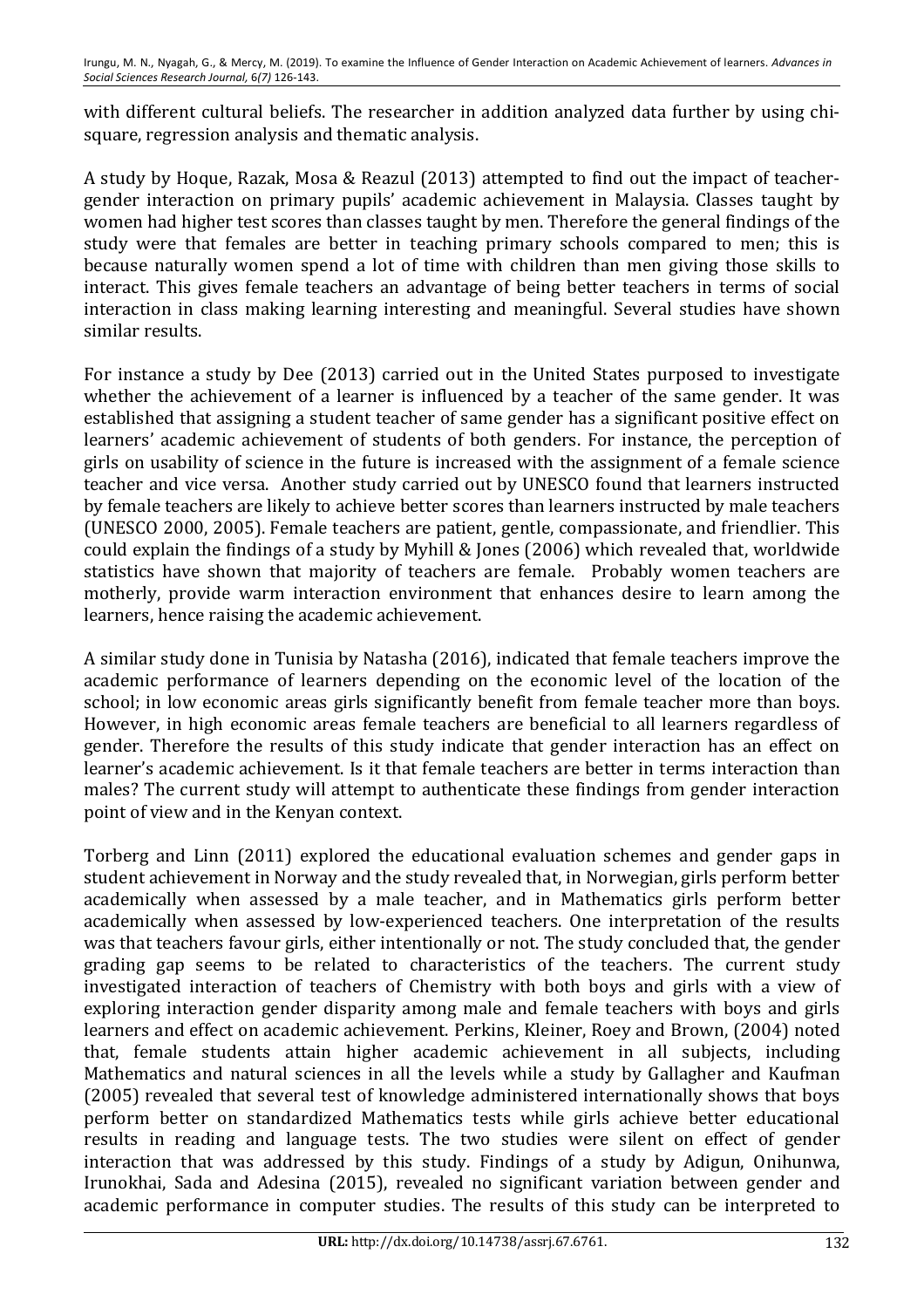mean that, there are no distinguishing cognitive, affective and psychomotor skill achievements of learners in respect of gender. Though without significant difference in the administered test girls had slightly higher achievements scores compared to boys in public schools. From the reviewed literature it appears like the girl child is no longer threatened in terms of gender discrimination and further studies are necessary to establish the true position of effects of gender on learning globally.

Moreover, numerous studies indicate the existence of differences in achievement based on gender and age with no focus on learners' interaction. For instance findings from a study by Toni, Julija and Gordana (2018) indicate that female students achieve higher academic achievement from young age (kindergarten) to university level. It was also established that, girls achieved higher scores in all subjects, including Mathematics and natural sciences (Mickelson, 1989; Perkins, Kleiner, Roey and Brown, 2004 as (cited in Toni, Julija and Gordana 2018). At the same time, several test of knowledge administered internationally indicate that boys perform better on standardized Mathematics tests while girls achieve better educational results in reading and language tests (Baker and Jones, 1993; Beller and Gafni, 1996; Gallagher and Kaufman, 2005 as (cited in Toni, Julija and Gordana, 2018).

Gender issues are therefore critical and require more research because it is increasingly becoming clear that the boy child is threatened in learning institutions all over the world. For instance Camille (2016) observed that, boys are increasingly performing poorly than girls at school and this has increased the boy's risk to drop out of school, few college/university attendance, and/or un-employability. Camille (2016) further noted that in the Organization for Economic Co-operation and Development (OECD) countries, 66% of females entered institutions of higher learning in the year 2009 while 52% were male and the gap is continuously increasing.

For the European case, in the year 2015, 43% of females aged 30–34 completed their tertiary education while only  $34\%$  of males of the same age completed. The gap had increased by  $4.4\%$ over the past decade and therefore there is need to identify the reason behind the ever widening gap. From the reviewed literature many studies have been done on academic achievements and gender, but little focus have been done on gender interaction and academic achievement. Therefore, the current study investigated if gender interaction has any effect on academic achievement while the identified gender disparity were addressed. This study was based on Chemistry subject and in the Kenyan context with a view of authenticating the results of earlier studies and filling the identified gaps.

## **Objectives of the study**

- i. To examine the students perceptions on gender interaction in class.
- ii. To establish the gender interactions between teachers and students in class.

## **Research hypotheses**

- Ho1 There is no statistically significant effect of gender interaction on academic achievement of learners.
- Ho2 There is no statistically significant relationship between gender interactions and academic achievement of learners.

## **METHODOLOGY**

The study used descriptive survey design while both quantitative and qualitative methodologies were used. The mixed methods approach is suitable when diverse information is required from many stakeholders (Greene, Benjamin & Goodyear, 2001). Qualitative data is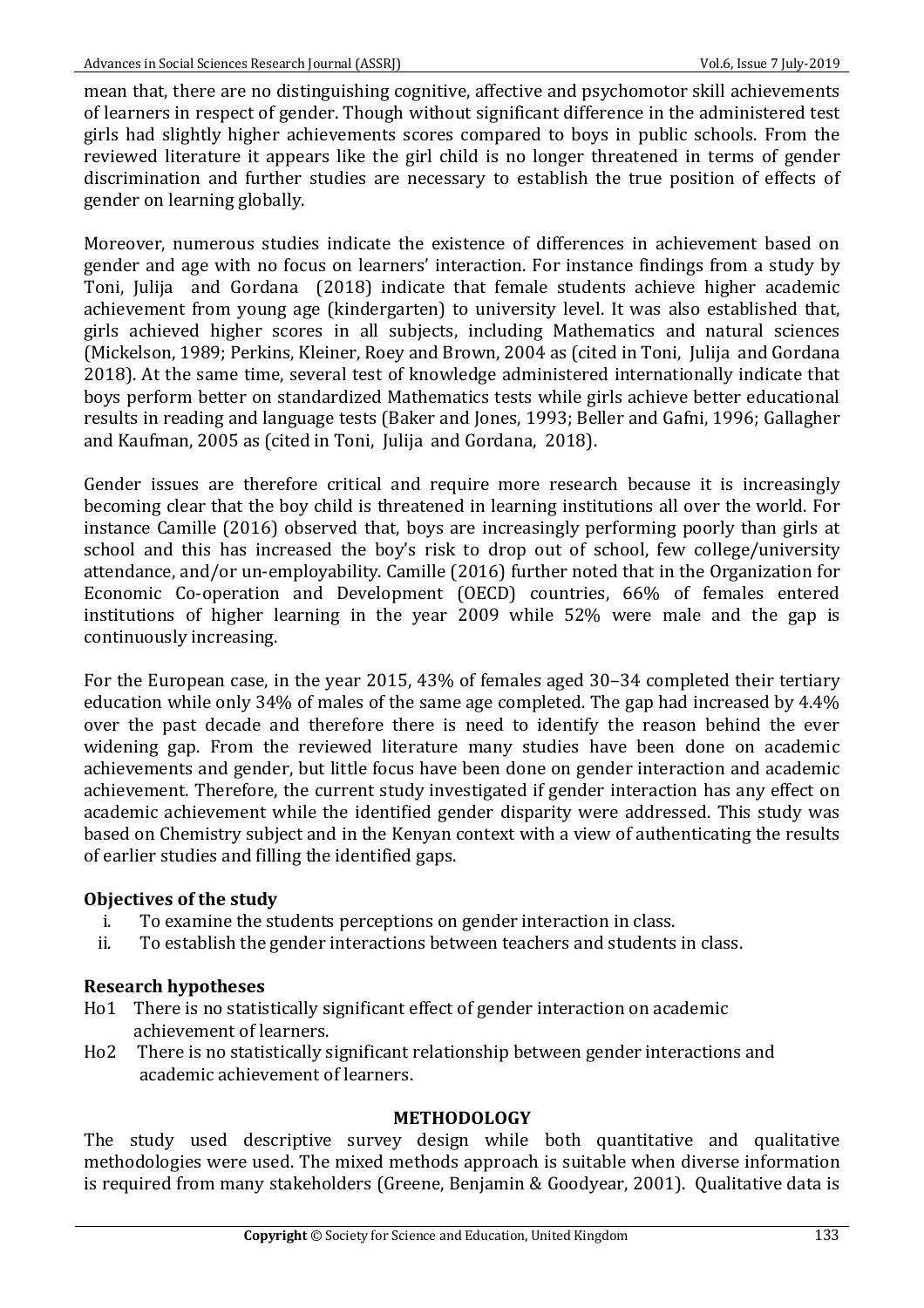mainly in the form of words rather than numbers and is collected mainly through observation and interviews or content analysis (Mugenda & Mugenda, 2003), while (Kothari, 2012) states that qualitative research uses measures and techniques with no discreet numerical data. The target population for this study was 120 public secondary schools in Murang'a County that had scored an average mean grade of  $D+$  to  $C-$  between the year 2010 and 2017, and a sample of 32 secondary schools that were used for the study. Therefore the 120 public secondary schools were purposively selected while the 32 sampled schools were selected using simple and stratified sampling so as to take care of gender.

The main tools for data collection were Lesson Observational Checklist (LOC) and Chemistry Achievement Test (CAT). However, Student Discussion Guide SDG), Document Analysis Guide (DAG) and Students' Questionnaire (SQ) were used to supplement the data with a view of getting credible results. Three pilot schools were selected for the purpose of measuring the validity and reliability of the instruments. The reliability of the instruments was measured using Pearson Product-Moment Correlation Coefficient. Any instrument with a reliability coefficient less than 0.70 was reviewed. Validation of the instruments was done during the administration of instrument during the pilot study. The researcher sat at the back of the classroom in each of the sampled schools for 80 minutes and using the LOC recorded the behaviour of teachers and learners under investigation. CAT and SQ were then administered to the learners who were guided on how to fill the SQ instrument. The researcher, gathered more qualitative data with the leaners using the SDQ and DAG. After data collection, the researcher checked the instruments for completeness and accuracy of information obtained. Data was coded appropriately based on the objectives of the study, arranged and grouped by use of SPSS Version 20 into sub-samples for common features and reactions coded to give basic statistical analysis. Descriptive data was analyzed and results presented in frequency tables and percentages while inferential statistics were analyzed using Simple Regression Analysis, one way ANOVA techniques, Pearson Product-Moment Correlation Coefficient and Chi square.

# **RESULTS AND DISCUSSION**

## **Students Perceptions on the Gender Interaction in class**

The first objective in this study stated that, "To examine the Students Perceptions on Gender Interaction in class". To achieve the objective, the students were asked to state and describe their level of agreement on statements related to gender interaction and their learning. In table 1 below, letters a, b, c and d represent statements that were rated by the respondents:

- a- I prefer boy/boy (Boys only), girl/girl (Girls only) interaction during learning.
- b-I am shy to interact in a class where boys are present.
- c-I am shy to interact in a class where girls are present.
- d-I prefer/would prefer interacting with male teachers during the teaching of Chemistry.
- e-I prefer/would prefer interacting with female teachers during the teaching of Chemistry.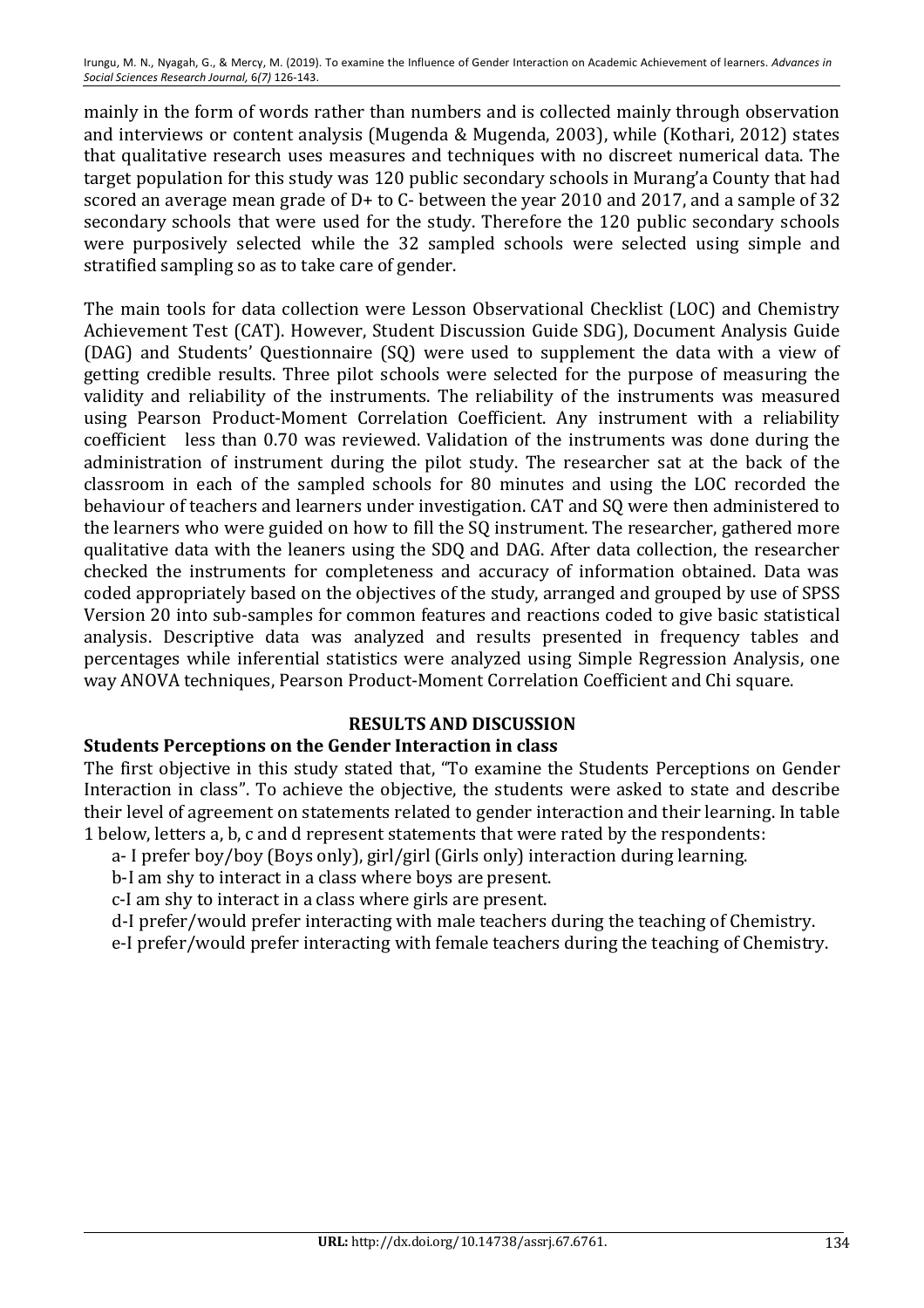Advances in Social Sciences Research Journal (ASSRJ) Same Company of Collection Company Vol.6, Issue 7 July-2019

|                                                               | Table 1: Students Perceptions on the Gender Interaction in class |              |                    |             |              |              |      |             |                  |
|---------------------------------------------------------------|------------------------------------------------------------------|--------------|--------------------|-------------|--------------|--------------|------|-------------|------------------|
| Students rating in<br>terms of the<br>following<br>statements |                                                                  | $SD\%$       | $D\%$              | NS%         | $A\%$        | $SA\%$       | Mean | Std.<br>dev | Chi <sup>2</sup> |
| A                                                             | Male<br>Female                                                   | 26.8<br>26.4 | 5.4<br>6.9         | 6.5<br>7.5  | 36.0<br>36.8 | 25.3<br>22.4 | 3.25 | 1.547       | 0.802            |
|                                                               | Male                                                             | 16.7         | 52.2               | 5.3         | 8.6          | 17.2         | 3.17 | 1.493       | 23.452***        |
| B                                                             | Female<br>Male                                                   | 38.5<br>35.5 | 2.9<br>4.3         | 4.0         | 39.7<br>34.4 | 14.9<br>21.0 |      | 1.517       | 17.605***        |
| $\mathsf{C}$                                                  | Female                                                           | 20.1         | 48.9               | 4.8<br>8.0  | 5.8          | 17.2         | 3.24 |             |                  |
| D                                                             | Male                                                             | 11.3<br>18.4 | 3.8                | 7.0<br>10.9 | 55.9<br>35.6 | 22.0<br>27.0 | 3.60 | 1.317       | 16.395***        |
| E                                                             | Female<br>Male<br>Female                                         | 21.0<br>17.8 | 8.1<br>15.1<br>5.2 | 9.7<br>5.2  | 35.5<br>51.7 | 18.7<br>20.1 | 3.33 | 1.410       | 16.982***        |

SA=Strongly Agree, A=Agree, NS= Not Sure, D=Disagree, SD=Strongly Disagree

*\*\*\* represents significance level at 1%.* 

The findings indicated in Table 1 shows that there is statistically significant variation in the opinion of the two groups in relation to the statements except on the statement 'I prefer boy/boy, girl/girl interaction during learning'. However, regarding the respondents' perception, 61.3% of boys agreed that, they prefer boy/boy interaction while 59.2% of girls preferred girl/girl interaction. The findings from the learners' perception indicate that learning would be more effective in one gender class. This is probably because each gender fear to display their academic weaknesses before the other which might affect the social interaction outside the class.

The Chi-square p-value was statistically significant at 5% confidence level for the following statements; I am shy to interact in a class where boys are present, I am shy to interact in a class where girls are present, I prefer/would prefer interacting with male teachers during the teaching of Chemistry and I prefer/would prefer interacting with lady teachers during the teaching of Chemistry.  $X^2$  can only be used on data that is discrete. Chi-squared test is the independence test, the idea that one variable is not affected by another variable or is related with another variable. The test does not provide the level of the association but rather it estimates the likelihood that other factors aside from chance contribute to particular relationship (Best & Kahn, 2011). In relation to the statement, 'I am shy to interact in a class where boys are present majority of male students  $(68.9%)$  disagreed, compared to 54.6% of female students who agreed with the statement. While in relation to the statement, 'I am shy to interact in a class where girls are present', majority of female students (69%) disagreed, compared to 55.4% of male student who agreed. These findings indicate the key contribution the gender of students play in their learning process. This is because both male  $(55.4%)$  and female students (54.6%) were not comfortable to relate with their male and female counterparts respectively. Therefore from the findings of this study, learning in a mixed class is not effective. Similar results are exhibited by a study conducted by Okeke (2007) in Nigerian which revealed that female students suffer discrimination from teachers overtly and covertly, knowingly and unknowingly which automatically put the girls in a disadvantaged position for achievement in classroom interaction especially in science related subjects.

The results of this study indicate that in mixed secondary schools gender may have a negative effect on learners' academic achievement. In relation to the student-teacher interaction based on gender, 77.9% of male students prefer interacting with male teachers during the teaching of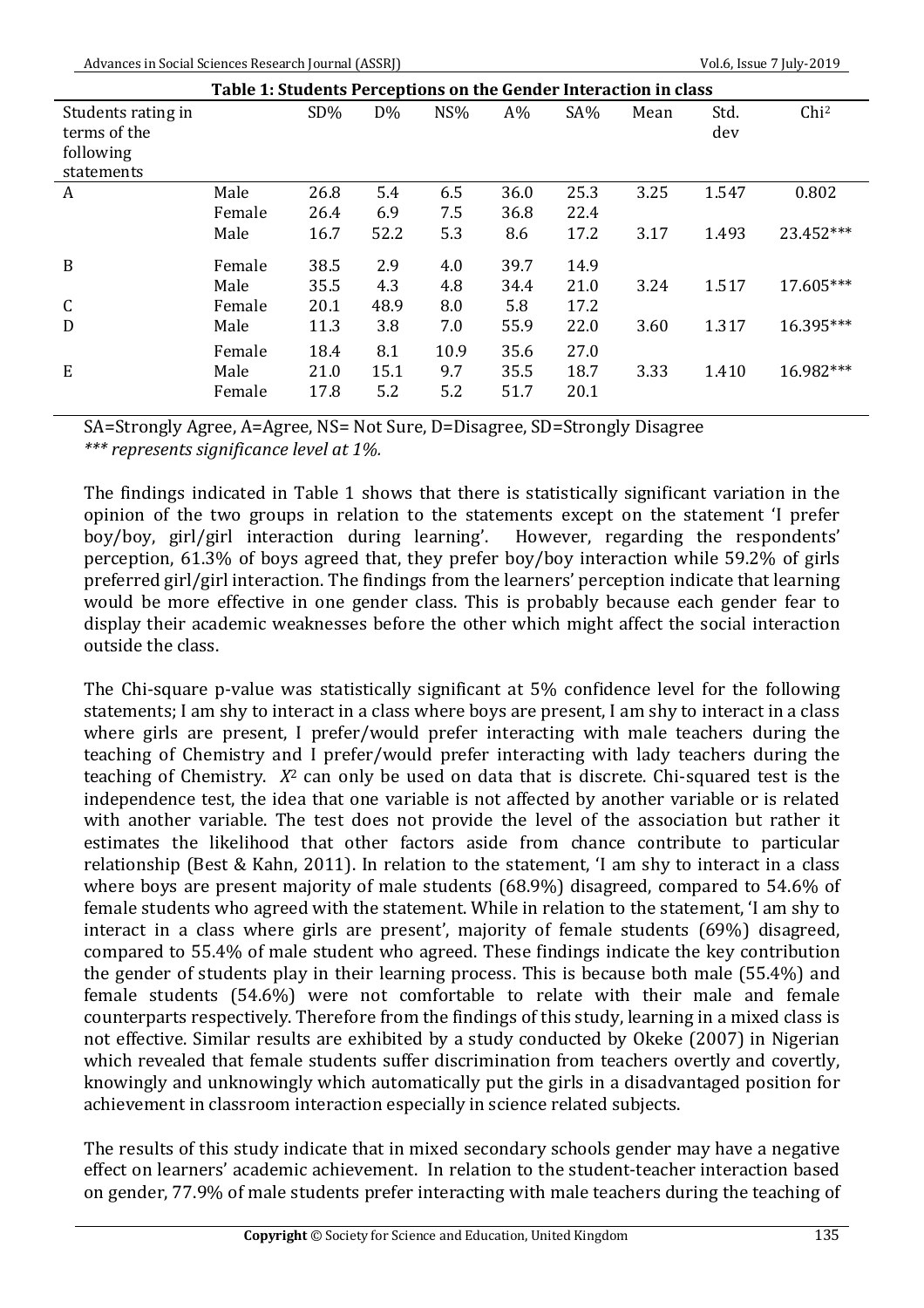Chemistry compared to 62.6% of female students. While in relation to classroom interaction with female teachers, 71.8% of female students agreed to the statement, compared to 54.2% of male students. The results imply that the preference of learners is for them to be taught by teachers of the same gender as theirs. This is because male learners prefer being taught by male teachers while female learners prefer being taught by female teachers. This might be because of the fact that teachers of the same gender as students understands the challenges the students go through and they can relate with each other well compared to another gender. Another reason could be cultural issues where for instance boys feel that females are inferior to males and therefore boys may look down upon a female teacher as not suitable to teach him. Such an attitude will lower the academic achievement of the learner.

These results are in conformity with results of a study done in England and USA by Ammermüller and Dolton (2006) on the gender interaction between teachers and students and its effects on the scholastic results. The results of the study revealed that, effects of possible gender interaction has received a lot of attention that performance of girls is better when they are taught by teachers of the same gender and that boys also perform better when they are taught by male teachers. The results further indicated that gender interaction between teachers and students have positive effects in teaching of Mathematics in England and not in USA. This implies that in England, with all the other factors held constant, teaching of Mathematics would be effective if boys are taught by male teachers and girls taught by female teachers. It was also noted that in both countries female teachers constitute of 75% of the entire population of teachers. It was therefore suggested that more men should be recruited in the teaching professional to narrow the disparity of male: female ratio as well as avoid disadvantaging the boy child. Therefore, gender is a critical issue during teaching and learning and because learners might find themselves in classes involving both gender and again cannot be taught by their preferred gender, then teachers must change the current perception of learners towards gender.

## **Gender Interactions between the Teacher and the Students in Class**

The second objective in this study stated, "To establish the gender interactions between teachers and students in class" To achieve this objective, the researcher sat at the back of the classroom and recorded through tallying the frequency at which each gender of the student was involved in each interaction. The interaction activities included raising of hands, answering questions, asking questions, doing demonstrations, reading and doing other activities. The interactions behaviour were tallied using the observation checklist and the results presented in percentages in table 2.

| Table 2: Gender Interactions between teachers and students |        |           |                |  |
|------------------------------------------------------------|--------|-----------|----------------|--|
| Interactions                                               | Gender | Frequency | Percentage (%) |  |
| Raises hands                                               | Male   | 17        | 44.7           |  |
|                                                            | Female | 21        | 55.3           |  |
| Answers questions                                          | Male   | 22        | 50.0           |  |
|                                                            | Female | 22        | 50.0           |  |
| Ask a question                                             | Male   | 11        | 50.0           |  |
|                                                            | Female | 11        | 50.0           |  |
| Demonstrates                                               | Male   | 6         | 31.6           |  |
|                                                            | Female | 13        | 68.4           |  |
| Reads                                                      | Male   | 6         | 46.2           |  |
|                                                            | Female | 7         | 53.8           |  |
| Does other activities                                      | Male   | 5         | 41.7           |  |
|                                                            | Female | 7         | 58.3           |  |

| Table 2: Gender Interactions between teachers and students |
|------------------------------------------------------------|
|                                                            |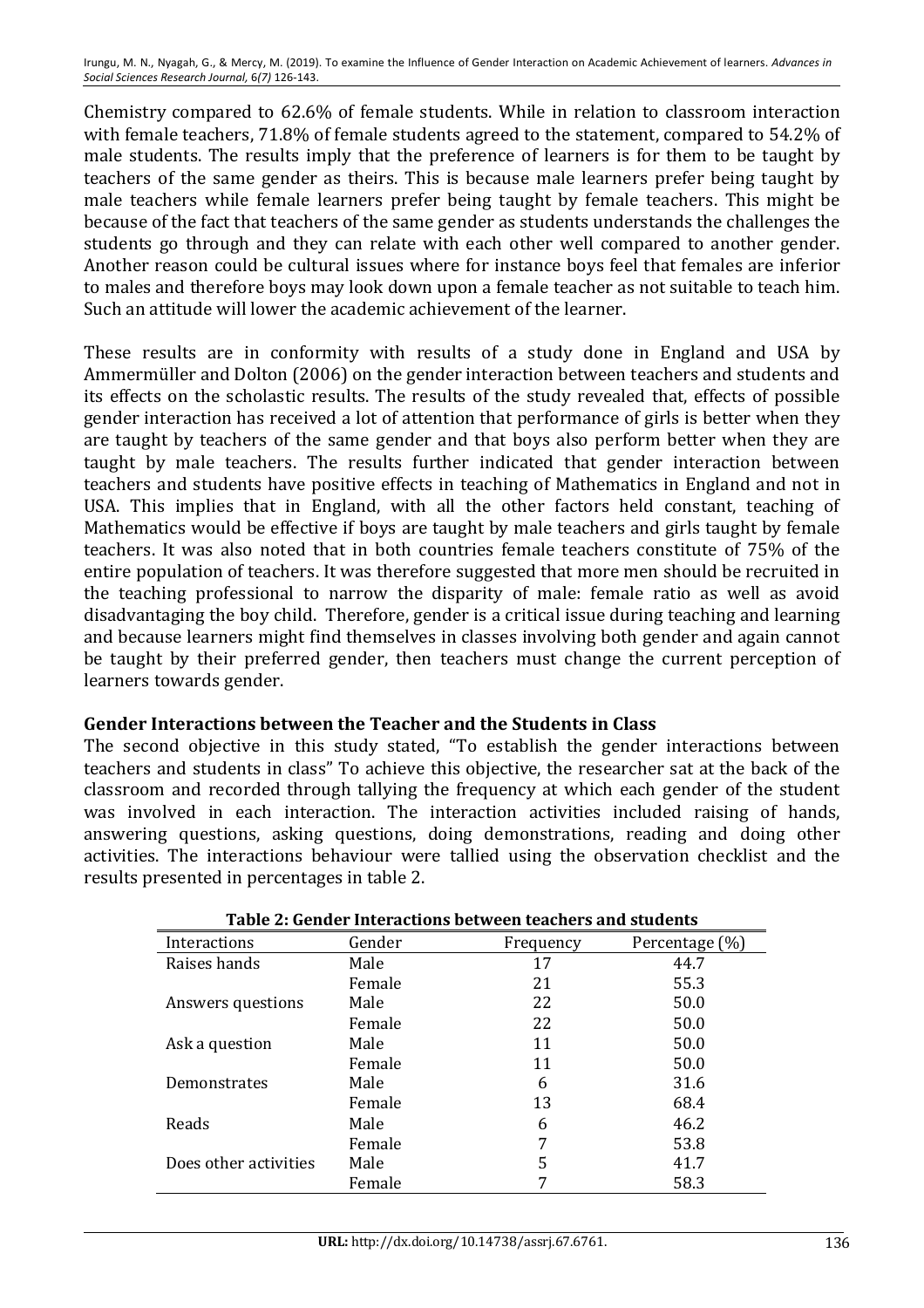The results in Table 2 shows the percentages at which each gender portrayed in each activity. In relation to the students who raised their hands while in class,  $55.3\%$  were female, while 44.7% were male. Girls were slightly more active than boys. The results further indicate that there was an equal number  $(50\%)$  of students who answered questions and asked questions in the class respectively. However, in relation to undertaking demonstrations in class, majority  $(68.4%)$  of females were involved compared to  $31.6%$  of the male. From the results of this study girls appeared more active undertaking the demonstrations in class than boys. The students were also involved in reading in class and majority of females students (53.8%) were involved in reading compared to 46.2% of male students. Although a small difference, girls appears more active in reading than boys.

Finally, apart from engagement in classwork, 58.3% of the females were involved in other activities such as helping the teacher rub the board and helping the teacher carry the chair after class compared to 41.7% of the male students. Again girls appeared more active in class. Therefore, the results arising from this study shows that, girls were to some extent more interactive than boys during teaching and learning. The findings are in agreement with several studies like O'Connor, Dearing, & Collins (2011) study which revealed that, the preference of boys is working alone and whenever they are working in groups they will argue on who should lead as opposed to girls who have a higher likelihood of cooperating and working effectively in groups, discussing issues and ideas pertaining a particular task. Vinson (2013) found that, the variation in treatment of students by teachers based on gender was significant in that male teachers are normally in favour of girls while female teachers favour boys. Hyacinth (2000) noted that the nature of teacher-student interaction shows some bias in favour of girls and although teacher-student interaction for boys did not correlate with academic performance, the interactions observed raised gender equity and moral issues that have implications for the teacher's role.

The findings of the current study could explain the results of a study by Milun, Mardesic and Kovac, (2011), which investigated if gender and age have an impact on student success. The findings further revealed that, female students performed better in eight courses: Introductory economics, Business mathematics, Accounting, Commerce law, Managerial accounting, Bank accounting, Accounting information systems, and Business marketing. In addition male students did not significantly outperform their female colleagues in any of the 34 classes. Additionally, a study by Chua and Mageswary (2015), established that the attitude of female students regarding Chemistry lessons were more positive than that of male students across the grade levels. Female students could be performing better because they interact more than male students. However, teachers should ensure that both gender are equally involved especially in Chemistry lessons to promote interaction in both gender and develop basic science process skills like critical thinking, measuring, observation and recording.

However, a study by Onyegegbu (2004) noted that boys participated more in interactions than girls hence contradicting the findings of the current study. Other studies have shown insignificant effect between interactions of both gender. For instance, the results from a study by Firooz (2016) which used independent t-test, revealed insignificant difference between male and female talk and the style of teaching, while a study by Noureen, Chaudhry & Manzoor (2012) revealed no difference in the way Male and Female teachers interacted with learners using nonverbal behaviour neither was there significant difference in the way teachers of both genders praised and encouraged learners' activities to avoid tension in the classroom. Therefore, different studies have shown different outcomes and therefore, further research need to be done in different areas of the world. However, to analyze the effect of gender interaction on learner's academic achievement, two hypotheses were tested.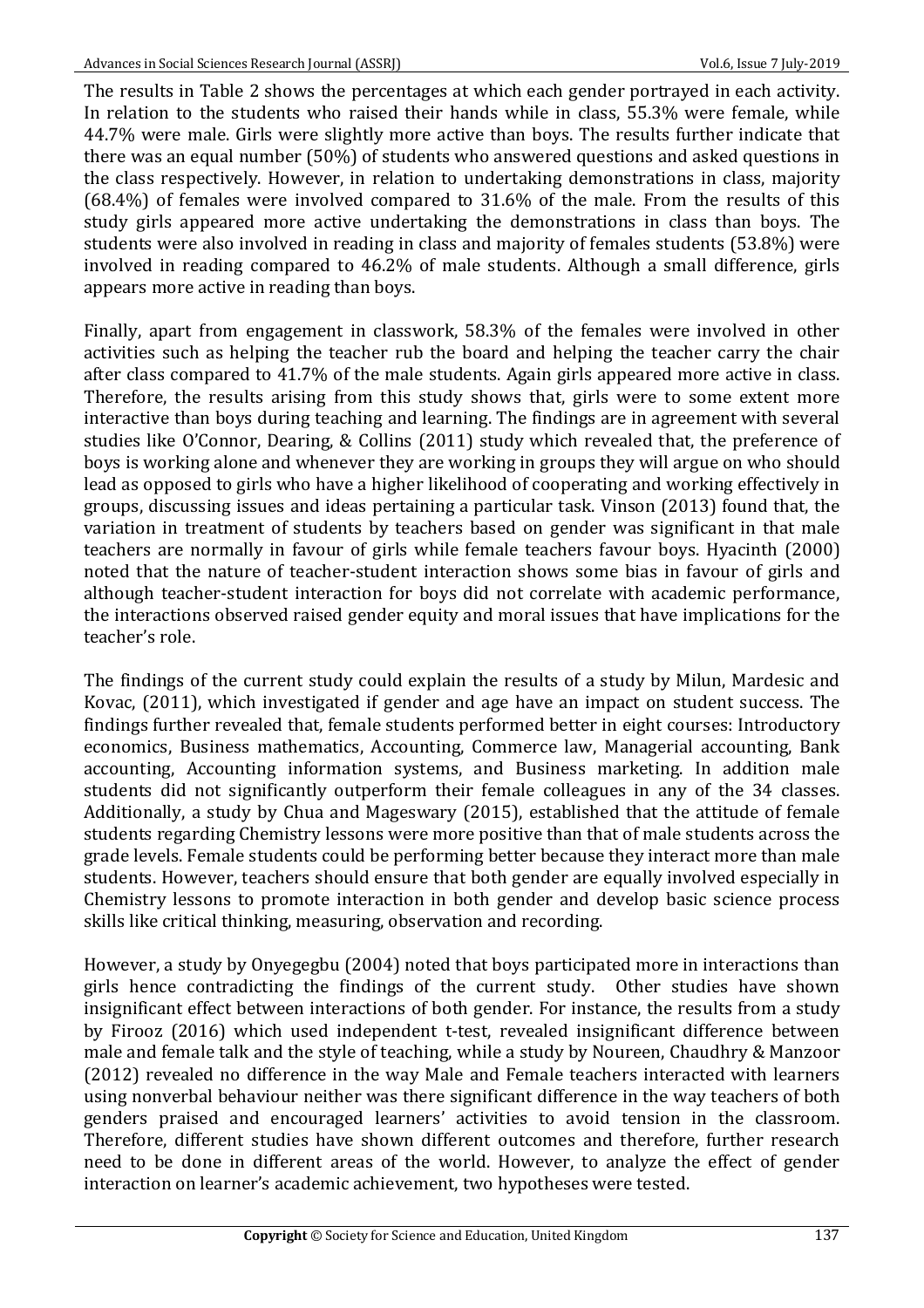# **Testing of Hypothesis 1**

The first hypothesis stated that, "there is no statistically significant effect of gender interaction on academic achievement of learners in Chemistry". Testing of the hypothesis was done using the model  $Y = B_0 + B_4X_4 + \varepsilon$ . The results of the simple regression analysis on the effect of gender interaction on students' academic achievement were presented in Table 3.

| Table 3: Simple Regression Analysis results on the effect of gender interaction on students' |
|----------------------------------------------------------------------------------------------|
| academic achievement                                                                         |

| Model summary |            |                |                |              |            |                    |
|---------------|------------|----------------|----------------|--------------|------------|--------------------|
| Model         | R          | R <sup>2</sup> | Adj. $R^2$     |              | Std. Error |                    |
| 1             | 0.114a     | 0.013          | $-0.022$       |              | 14.40521   |                    |
| <b>ANOVA</b>  |            |                |                |              |            |                    |
| Model         | Model      | Sum of         | $\mathbf{D}$ f | Mean         | F          | Sig.               |
|               |            | Squares        |                | Square       |            |                    |
| 1             | Regression | 76.048         | 1              | 76.048       | .366       | 0.550 <sup>b</sup> |
|               | Residual   | 5810.283       | 28             | 207.510      |            |                    |
|               | Total      | 5886.331       | 29             |              |            |                    |
|               |            |                | Coefficients   |              |            |                    |
| Model         |            | Unstandardized |                | Standardized | T          | Sig.               |
|               |            | Coefficients   |                |              |            |                    |
|               | B          |                | Std. Error     | <b>Beta</b>  |            |                    |
| (Constant)    | 49.829     |                | 3.487          |              | 14.289     | 0.001              |
| Gender        | 0.518      |                | 0.856          | 0.114        | 0.605      | 0.550              |

a. Dependent Variable: Academic Performance (Student mean score)

b. Predictors: (Constant): Gender interaction

The simple regression analysis results in Table 3 shows that the effect of gender interaction on learners' academic achievement in Chemistry was not statistically significant. The two-tailed pvalue was found to be 0.550. In relation to the decision rule: If  $p \leq \alpha$ , the null hypothesis is rejected. Therefore, since  $0.550 > 0.05$ , the null hypothesis was accepted and the study concluded that: "There is no statistically significant effect of gender interaction on learners' academic achievement in Chemistry".

Additionally, the outcome of this analysis shows that an increase in gender interaction by a single unit, increase the learners' academic achievement in Chemistry mean score by about 0.114 units. The statistic coefficient  $(R^2)$  provides the amount of variation that can be accounted for by the independent variable which is gender interaction. The value of  $R^2 = 0.013$ , implying the model explain 1.3% variation in academic achievement which is the dependent variable in this study. Therefore 98.7% change in academic achievement resulted from other factors that were not part of the model. From this study gender interaction had only 1.3% effect on learners' academic achievement and it can therefore be concluded that gender interaction has no statistically significant effect on learners' academic achievement.

The findings of this study are consistent with a study by Dania (2014) on impacts of gender on learners' academic achievement in secondary school social studies revealed that academic achievement of learners' in secondary school Social Studies was based on techniques of classroom interaction used and are not affected by gender. Findings showed that gender interaction (male/female) insignificantly affected learner's academic achievement in Social Studies. The study recommended that gender should be disregarded during teaching and learning and instead both genders should be provided with equal chances and similar encouragement levels.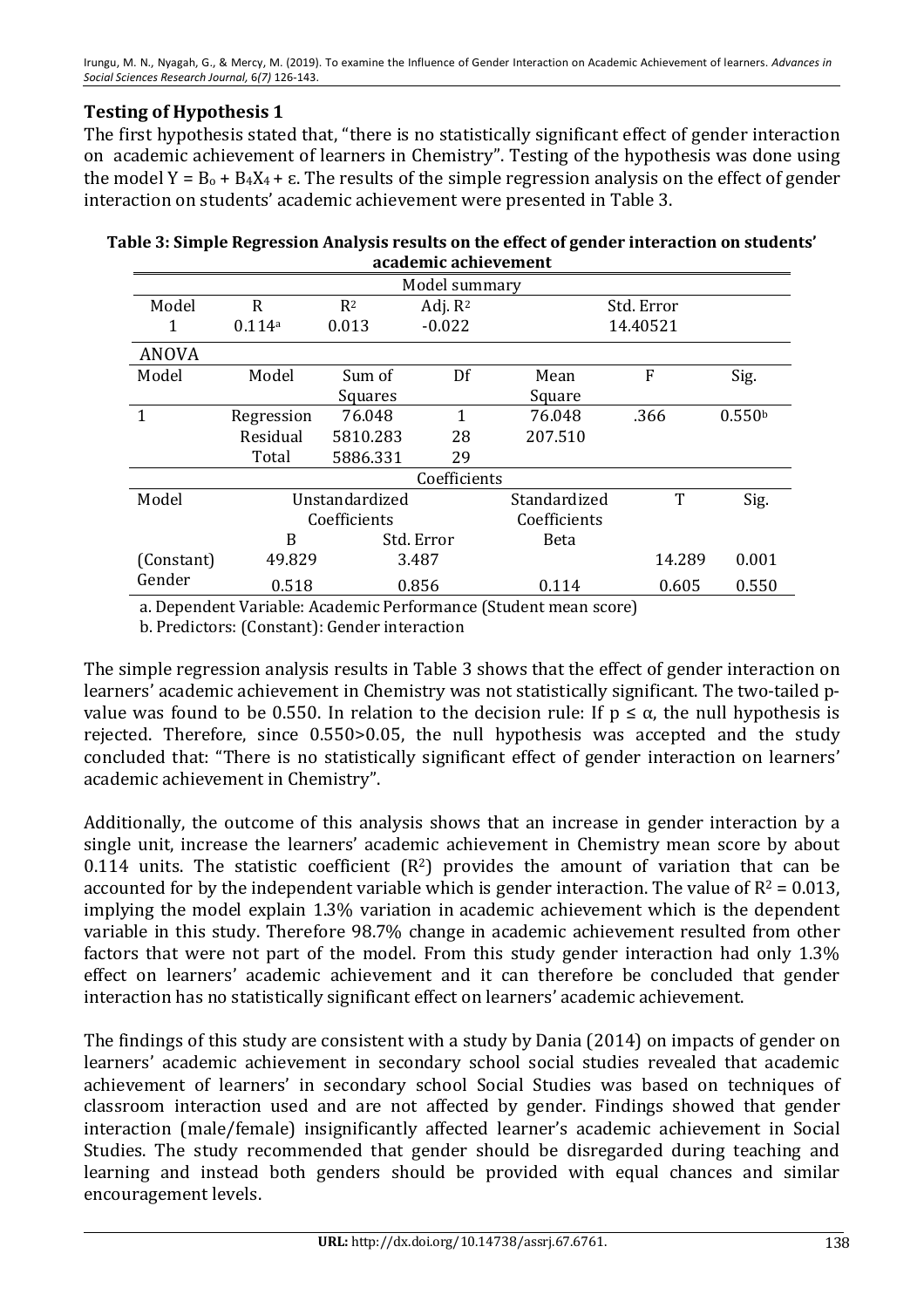However, the findings are inconsistent with findings of several studies. For example, Dee (2013) established that assigning a student teacher of same gender has a significant positive effect on achievement of students of both genders. This is probably due to the fact that, a girl view science as useful for her future when assignment is given by a female science teacher. This has the likelihood of such a girl to perform well in that subject. A study by Lee, Rhee and Rudolf (2007) analyzed the association between the gender of the teacher and that of the learners and the learners' achievement in Mathematics and reading. The findings of the study showed that learners instructed by females showed higher academic achievements than learners who received instructions from male teachers. Further results revealed that, the liking and academic performance of a subject was higher when learners received instructions from the same-gender teacher. Based on the results the study concluded that gender stereotyping in academic context is prevalent in teachers and students of both genders. Additionally, results of the current study differ from a study by Nnamani and Oyibe (2016) who investigated gender achievement of secondary school students academically in SST (Social studies) in Abakaliki urban of Ebonyi state that revealed that the mean achievement score of boys' learners in secondary school was lower than the average achievement scores of girls' learners. The findings of the study further revealed that students of both genders who were taught SST by a male teacher had a higher average score compared to when they are taught by a female teacher and that when female learners were taught SST by male teachers they performed better that the male students who were taught by a male teacher and vice versa. The study further established that variation in mean achievement in SST based on gender was significant among secondary school learners.

The findings are also in contrast with a study conducted by Okeke (2007) in Nigerian who found that female students suffer discrimination from teachers overtly and covertly, knowingly and unknowingly which automatically put the girls in a disadvantaged position for achievement in classroom interaction especially in science related subjects. The findings disagreed with Oleabhiele (2011) who held that the performance of male learners were better compared to that of the female learners in any classroom interaction activities that involve science education. These contrasts are probably arising after teachers become more sensitive to gender issues and change of attitude that girls have equal intellectual capacity to boys during learning. This is supported by findings of Ganai and Muhammad (2013) study on "Comparative Study on Adjustment and Academic Performance of College Students. "Based on gender, the researcher investigated the learners' academic achievement in different subjects. The study revealed that, the female students were found to be better in terms of enrolment and academic achievement in all the categories of subjects. This can be interpreted to mean that, the stereotype of classifying certain subjects as female or male ones is changing. This means that, the gender factor should not be an obstacle or hindrance in learning or teaching of any subject across the available curriculum. In fact teachers are currently motivating girls by telling them "what a boy can do, a girl can do even better." However, due to the many contradicting studies, more research need to be done on gender and academic achievement.

## **Testing hypothesis 2**

The second hypothesis stated: There is no statistically significant relationship between gender interactions and academic achievement of learners in Chemistry. To test the hypothesis, Pearson Product-Moment Correlation Coefficient was used and results presented in table 4 below.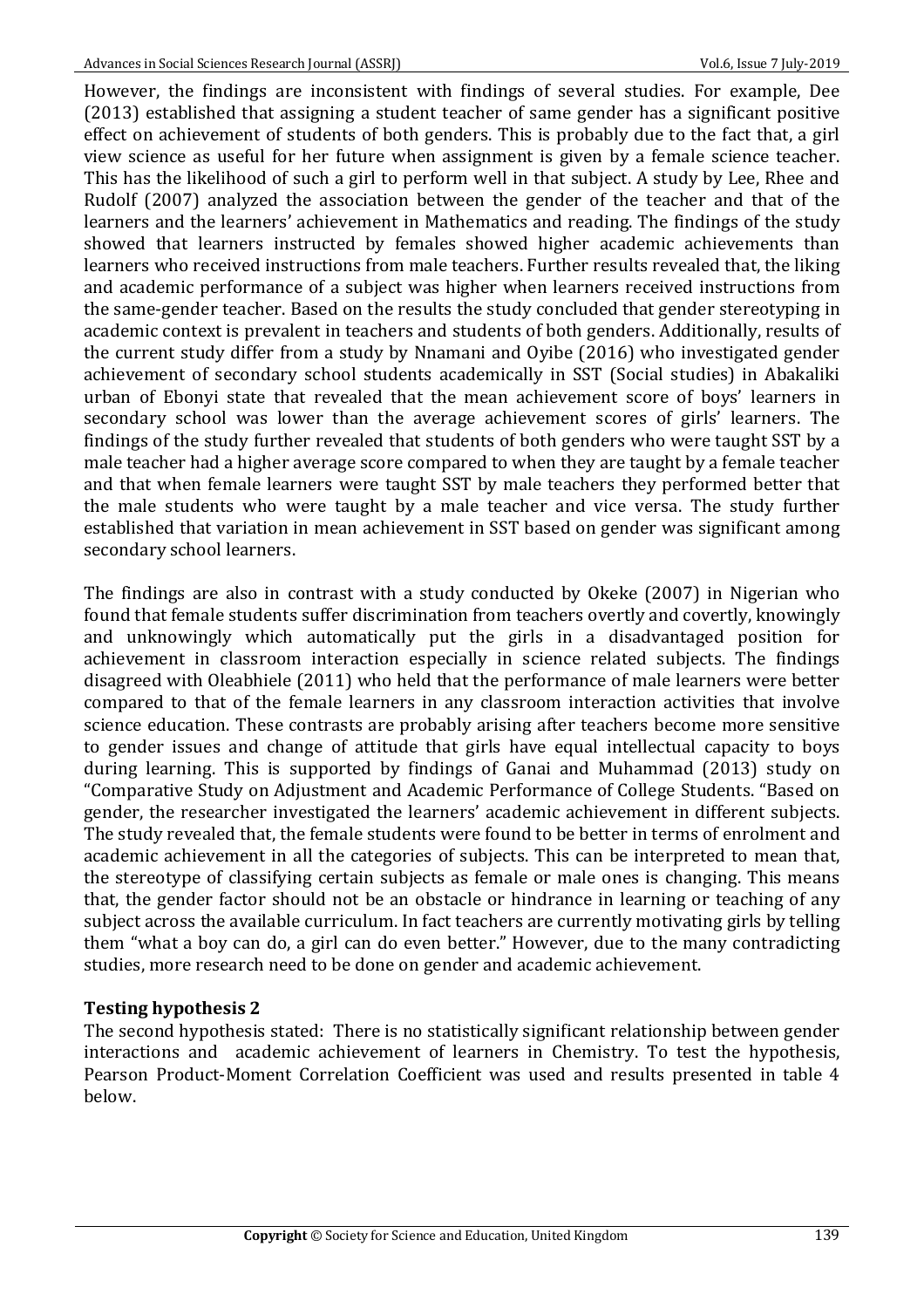| Table 4: Pearson Product-Moment Correlation Coefficient between gender interaction and |
|----------------------------------------------------------------------------------------|
| academic achievement.                                                                  |

| <b>Variables</b>          | Academic achievement | Gender interaction |
|---------------------------|----------------------|--------------------|
| Academic achievement      |                      |                    |
| <b>Gender Interaction</b> | $0.1137**$           |                    |
|                           |                      |                    |

\*\* Correlation is significant at  $p<0.05$  level (2-tailed)

The findings indicate a weak positive linear  $(r = 0.1137)$  correlation coefficient for the relationship between academic achievement and gender interaction. A value of r close to 1.0 can be said to be a very strong relationship between any two values while a value of r close to 0.0 can be said to be a very weak relationship between any two values (Kothari, 2012). Therefore, value  $r = 0.1137$  can be interpreted to mean there is no statistically significant relationship between gender interaction and learners' academic achievement. The findings are consistent with the findings from Simple Regression Analysis on the effect of oral interaction on students' academic performance in table 3 which revealed that "the effect of gender interaction on learners' academic achievement in Chemistry was not statistically and significantly related. Therefore, from the inferential statistics, the gender of a learner or a teacher has no influence on learners' academic achievement.

Several studies are in conformity with the current study. For instance a study by Oluwatosin and Ogbeba (2017) on influence of gender on achievement of senior secondary school learners in stoichiometry in Chemistry with the use of hands-on activities established that there was insignificant variation in average achievement score for learners of both genders taught stoichiometry with the use of hands-on activities. The results of a study by Dania (2014) on influence of Gender on learners' Academic Achievement in Secondary School SST provide empirical proof that the achievement of learners in SST is based on the teaching method used and not the gender of the student. Based on these studies, it can be concluded that the gender of the student has no influence or effect on effectiveness of the method used in teaching.

However, the results of this study are contradicted by several studies; for instance, a study by Fatokun and Odagboyi (2010) reported gender as a major factor in learners' academic achievement in Chemistry as a result of interaction. Torberg and Linn (2011) explored the educational evaluation schemes and gender gaps in student achievement in Norway and the study revealed that, in Norwegian, girls receive highest scores when assessed by a male teacher, and in Mathematics girls receive highest grades from low-experienced teachers. One interpretation of the results was that teachers favour girls, either deliberately or not. Therefore further research on gender is necessary especially considering the fact that majority of Kenyan public secondary schools are of mixed gender.

## **CONCLUSION**

The conclusion arising from this study are: The stereotype of classifying certain subjects as female or male ones is changing while girls were found to be more interactive than boys. Learners preferred to be taught by teachers of own gender. Further, the study established that, there is no statistically significant effect or relationship between gender interaction and learners' academic achievement, hence, academic achievement of learners is a function of orientation and not gender. Finally, although many studies are consistent with the current study, several other studies shows inconsistent results, hence further research is necessary.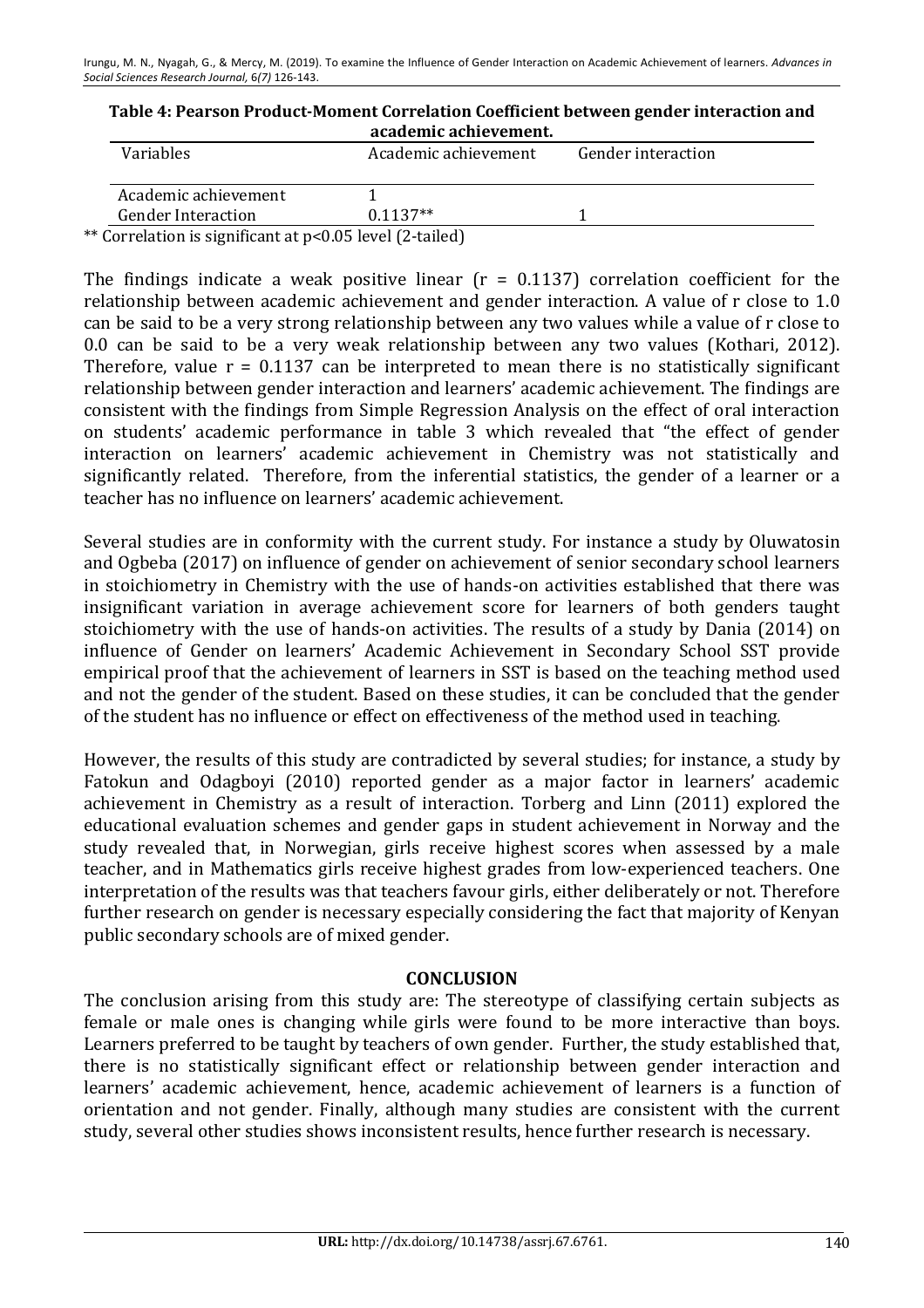#### **References**

Adigun, J., Onihunwa, J., Irunokhai, E., Sada, Y., & Adesina, O. (2015). Effect of Gender on Students' Academic Performance in Computer Studies in Secondary Schools in New Bussa, Borgu Local Government of Niger State. Journal of Education and Practice, Vol.6, No.33, 2015, p 1-7.

Ajai, J.T.,& Imoko,. I.I. (2015). Gender differences in mathematics achievement and retention scores: A case of problem-based learning method. *International Journal of Research in Education and Science (IJRES), 1*(1), 45- 50.

Akabogu, J. U., & Ajiwoju, J. A. (2015). Effect of gender and school location on secondary school students' achievement English vocabulary in junior secondary schools in Akoka south education zone Ondo State. International Journal of Research in Humanities, Arts and Literature (IMPACT: IJRHAL). Vol. 3, Issue 6, P17-24.

Almut, E. T. (2017). Gender Differences in Students' Physical Science Motivation: Are Teachers' Implicit Cognitions Another Piece of the Puzzle?. American Educational Research Journal, Vol. 54, No. 1, p. 35–58.

Ammermueller, A., &Dolton, P. (2006). Pupil-Teacher Gender Interaction Effects On Scholastic Outcomes in England and the USA. Centre for European research.

Berk, L.E. (2006). *Child Development* (7th edn). Boston, MA: Allyn & Bacon.

Burusic, J., Babarovic, T., & Seric, M. (2011).Differences in elementary school achievement between girls and boys: Does the teacher gender play a role? European Journal of Psychology and Education, vol 10 issue 2, p 83-101.

Christine, H. (2015). Gender and Classroom Interaction: A research review. The Scottish Council for Research in Education p 49.

Chua, K. H., & Mageswary. (2015). The Interaction Effects of Gender and Grade Level on Secondary School Students' Attitude towards Learning Chemistry.Eurasia Journal of Mathematics, Science & Technology Education, 11(4), 889-898.

Dania. P.O. (2014.). Effect of Gender on Students' Academic Achievement in Secondary School Social Studies. Journal of Education and Practice, Vol.5, No.21, p 78-84.

Dee, T. (2013). Teachers and the gender gaps in student achievement. 500 College Avenue, Department of Economics, Swarthmore College, Swarthmore.

Durán, N.C. (2015). Exploring gender differences in the EFL classroom. Colombian Applied Linguistic Journal no.8 Bogotá, Print version ISSN 0123-4641.

Fatokun, K. V. F., & Odagboyi, I. A. (2010). Gender disparity and parental Influence on secondary school student's achievement in Nasarawa State. Journal of Research in National Development,  $8$  (2a):  $p$  8-12

Fatokun, K. V. F., & Omenesa, K. A. (2015). Effect of prior knowledge and Classroom interactions on students' achievement in chemistry. *African Educational Research Journal* Vol. 3(3), pp. 184-189

Filgona1i, &, Sababa, L.K. (2017). Effect of gender on senior secondary school students' academic achievement in geography in Ganye educational zone, Nigeria. European Journal of Education Studies, Volume 3, Issue 4, p 394-410.

Firooz. (2016). The effect of teacher talk style on student achievement. International Journal of Educational and Psychological Researches Vol 8, p 45-59.

Gallagher, A.M., & Kaufman, J. C. (2005). Gender differences in mathematics: What we know and what we need to know. American Psychological Association, p 122-149.

Ganai, M. Y., & Muhammad, A. M. 2013. "Comparative Study on Adjustment and Academic Performance of College Students." *Journal of Educational Research and Essays* 1(1): p 5-8.

Greene, J. C., Benjamin, L., & Goodyear, L. (2001). The merits of Mixing Methods in Evaluation: Evaluation, 7(1), 25-44.

Hoque, K.E., Razak, A.Z.A., Mosa. F. Z. & Reazul, I. (2013). Impact of Teacher- Gender on Primary Students' Achievement: A Study at Malaysian Standpoint. Journal of Sociological Research, Vol. 4, No.1, p 124-144

Hyacinth, E. (2000). Gender differences in education in Jamaica. Education for all in the Caribbean: assessment 2000 monograph series.

Kothari, C.R. (2012). Research Methodology. Methods and Techniques, Second Revised Edition. New age international (P) limited, publishers. New Delhi

Lauren, L.(2012).The importance of teacher–student relationships, as explored through the lens of the NSW Quality Teaching Model. Journal of Student Engagement: Education Matters Volume 2 | Issue 1, p 121-146.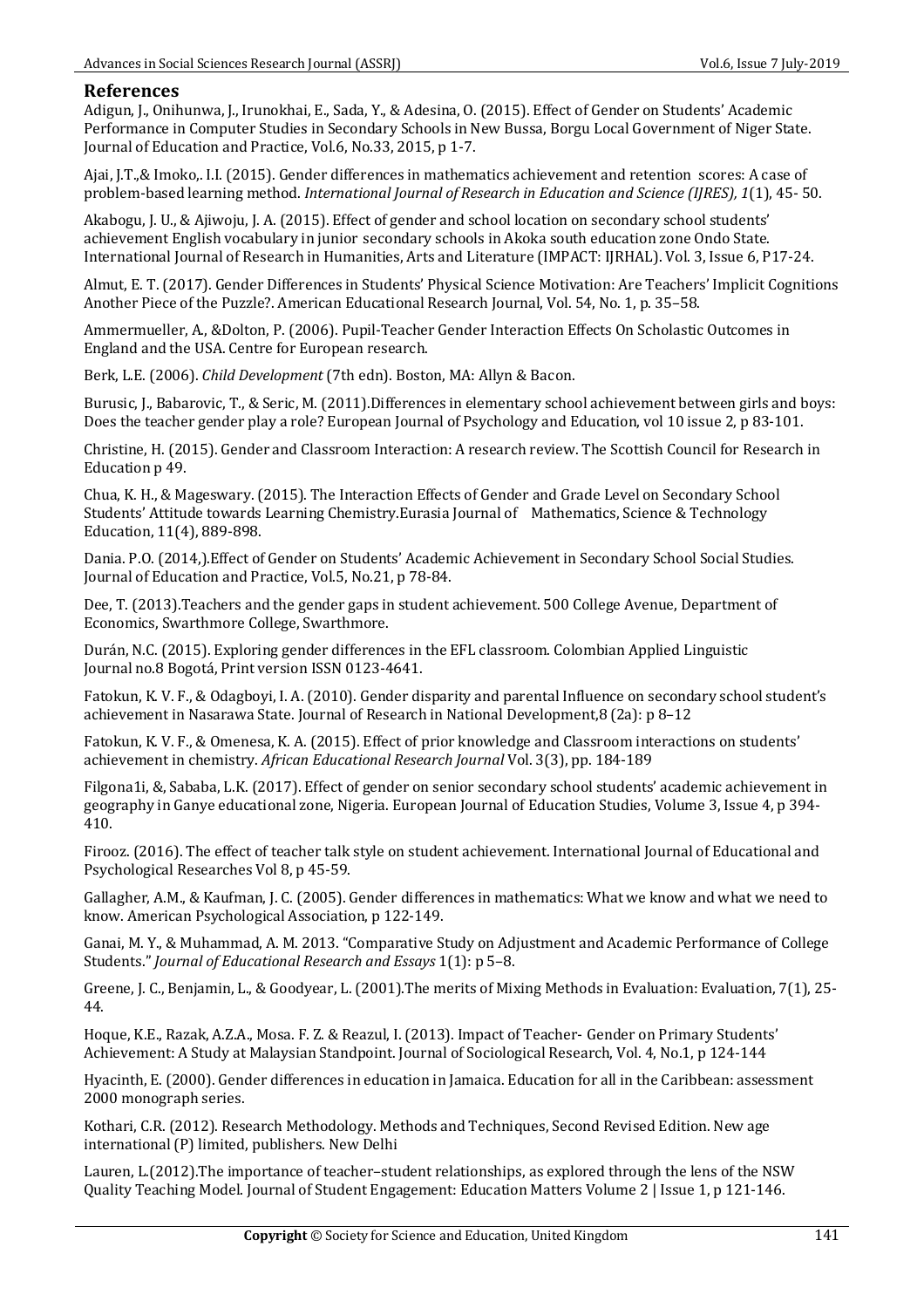Lee, J., Rhee, D., & Rudolf, R. (2007). Teacher Gender, Student Gender, and Primary School Achievement: Evidence from Ten Francophone African Countries. Graduate School of International Studies, Korea University, Division of International Studies, Korea University.

Lindsey, W. M. (2013). Examining gender and cultural influences on classroom Participation and interaction of students in an ESL and general Education classroom. Department of Language Learning and Leadership State University of New York at Fredonia Fredonia, New York

Myhill, D., & Jones, S. (2006). 'She doesn't shout at no girls': pupils' perceptions of gender equity in the classroom. Cambridge Journal of Education,  $36(1)$ , p 99-113

Nana, B. (2012). The Role of Gender-Biased Perceptions in Teacher-Student Interaction. Psychology of Language and Communication, Vol. 16, No. 1. Ilia state university, Tbilisi, p 154-172.

Natasha, M. (2016). The Role of Teacher Gender on Students' Academic Performance. https://lup.lub.lu.se/student-papers/search/publication/8880641-accessed on 19/11/2018.

Nematullah, S., Mohammad, A., & Saeed, K. (2008). Classroom Interaction Mediated By Gender And Technology: The Language Laboratory Course. Novitas-ROYAL, 2008, Vol.: 2 (2), p 176-184.

Nnamani, S. C., & Oyibe, O. A. (2016). Gender and Academic Achievement of Secondary School Students in Social Studies in Abakaliki Urban Of Ebonyi State. British Journal of Education, Vol 4, no 8, p 84-95

Noureen, A., Chaudhry, & Manzoor, A. (2012). Teachers' Nonverbal Behavior and Its Impact on Student Achievement. Canadian Center of Science and Education, International Education Studies; Vol. 5, No. 4, p 56-64.

Milun, T., Mardesic, J., & Kovac, G. (2011). Do gender and age impact on Student success?. University of Split, Zagreb, Croatia.

O'Connor, Dearing, E, Collins, B. A (2011). Teacher-Child Relationship and Behavior Problem Trajectories in Elementary School. American Educational Research Journal, P 67-84.

Oluwatosin, V. A., & Ogbeba. (2017). Effect of Gender on Senior Secondary Chemistry Students' Achievement in Stoichiometry Using Hands-on Activities. American Journal of Educational Research, 2017, Vol. 5, No. 8, p 839-842.

Onyegegbu, N. (2004). Interaction and gender in senior secondary school science Classroom. Journal of the Nigerian Academy of Education, 2(1): p 33-41.

Makila, A. (2015).Constructing gender in the EFL classroom: How Swedish uppersecondary school students perform in relation to gender in oral communication. Department of languages and literature, University of Gothenburg.

Marcus, S., & Joakim, S. (2016). Gender differences in boys' and girls' Perception of teaching and learning mathematics Open Review of Educational Research. Open Review of Educational Research, 2016, Vol. 3, No. 1, 18– 34.

Mugenda, O. M., & Mugenda, A. G. (2003). *Research methods: qualitative and quantitative approaches.* Nairobi, Acts press. 

Noureen, A., Chaudhry, & Manzoor, A. (2012). Teachers' Nonverbal Behavior and Its Impact on Student Achievement. Canadian Center of Science and Education, International Education Studies; Vol. 5, No. 4, p 56-64.

Okeke, E. A. C. (2007). Sex difference in the understanding of some important Biology concepts. Nigeria Journal of Education, 2(1), 125-132.

Oleabhiele, E. O. (2011). Effects of individualized and cooperative learning methods on senior secondary school students' achievement in Economics. An Unpublished Ph. D Thesis, Ebonyi State University, Abakaliki.

Palt., A (2018). To develop, continent needs more women to take up science. The L'oreal Foundation. Daily nation, Nairobi. 22<sup>nd</sup>, Dec 2018, p20

Perkins, R., Kleiner, B., Roey, S., & Brown, J. (2004). The High School Transcript Study: A Decade of Change in Curricula and Achievement, 1990-2000. NCES 2004-455. National Center for Education Statistics.

Sheeba, F., & Imran, K. (2015) Impact of Stress, Self-Esteem and gender factor on students' Academic Achievement. International journal on new trends in education and their implications, Vol: 6, issue: Article: 12, p 67-95.

Toni, M., Julija, M., & Gordana, K. (2018). Do gender and age impact student success? College for Applied Computer Engineering "Algebra", Zagreb, Croatia.